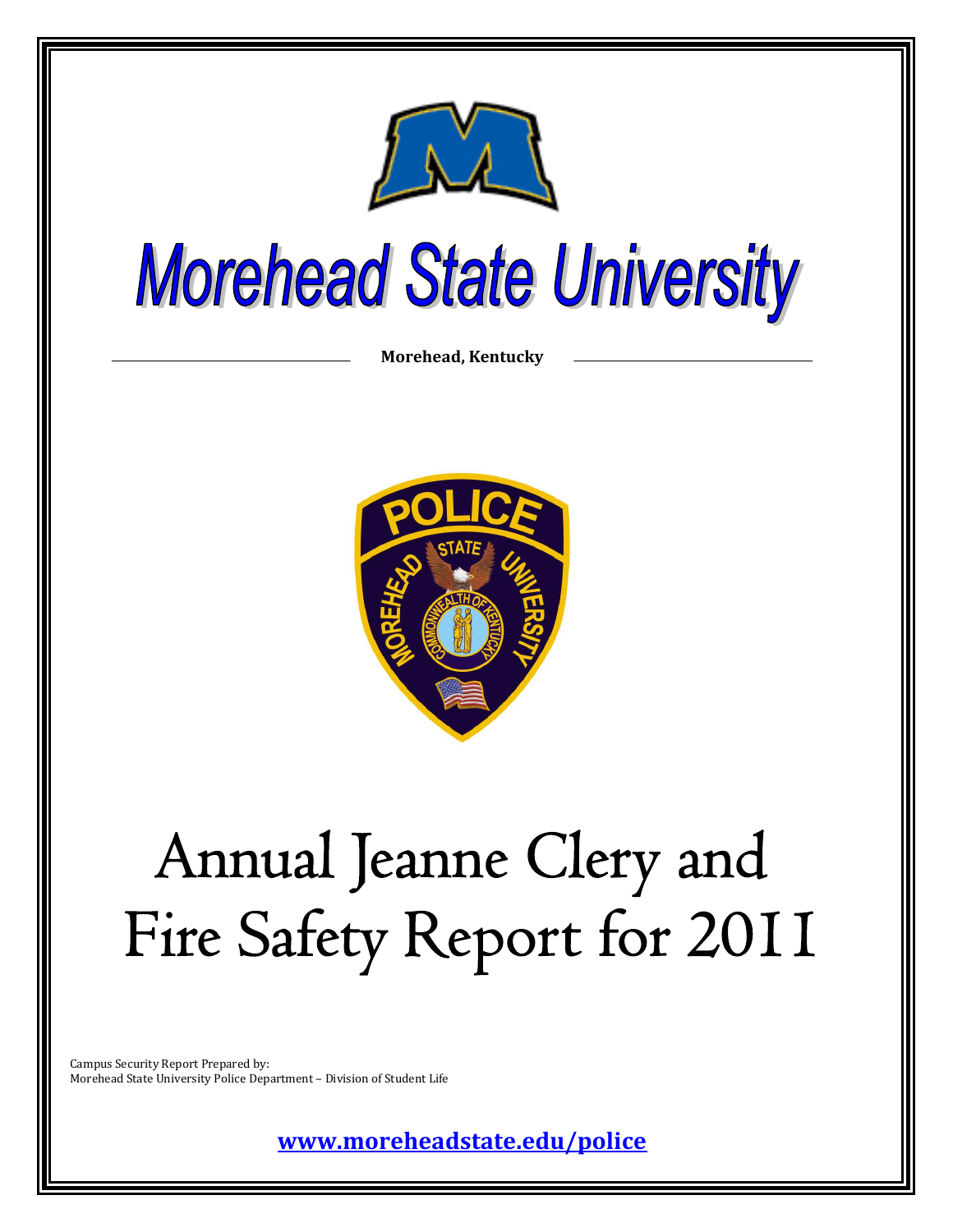#### **Affirmative Action Statement**

Morehead State University is committed to providing equal educational opportunities to all persons regardless of race, color, national origin, age, religion, sex, sexual orientation, disabled veterans, recently separated veterans, other protected veterans, and armed forces service medal veterans, or disability in its educational programs, services, activities, employment policies, and admission of students to any program of study. In this regard the University conforms to all the laws, statutes, and regulations concerning equal employment opportunities and affirmative action. This includes: Title VI and Title VII of the Civil Rights Act of 1964, Title IX of the Education Amendments of 1972, Executive Orders 11246 and 11375, Equal Pay Act of 1963, Vietnam Era Veterans Readjustment Assistance Act of 1974, Age Discrimination in Employment Act of 1967, Sections 503 and 504 of the Rehabilitation Act of 1973, Americans with Disabilities Act of 1990, and Kentucky Revised Statutes 207.130 to 207.240. Vocational educational programs at Morehead State University supported by federal funds include industrial education, vocational agriculture, business education, and the associate degree program in nursing. Any inquires should be addressed to: Affirmative Action Officer, Morehead State University, 101 Howell-McDowell, Morehead, KY 40351, 606.783.2097.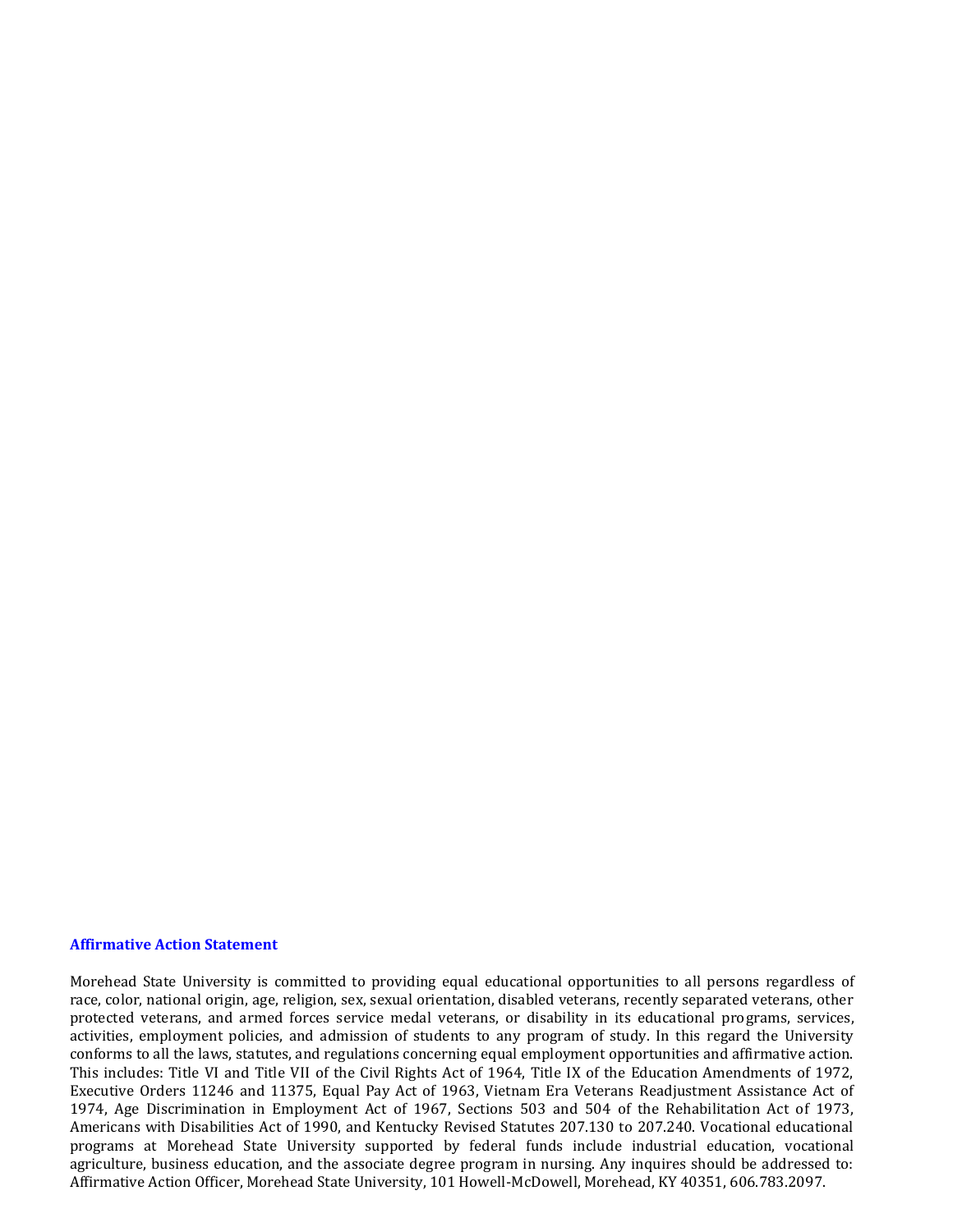## **TABLE OF CONTENTS**

| $\bullet$       | Purpose of the Campus Security Act Report - Jeanne Clery                                                 | Page: 1   |             |
|-----------------|----------------------------------------------------------------------------------------------------------|-----------|-------------|
| $\blacklozenge$ | Introduction to the Campus Security Act Report                                                           | Page: 1   |             |
| ٠               | Distribution of the Campus Security Report                                                               | Page: 1   |             |
| ٠               | The University Police Department - Who We Are                                                            | Page: 1   |             |
| ٠               | <b>Mission Statement</b>                                                                                 | Page: 2   |             |
| $\blacklozenge$ | Police Authority, Jurisdiction and Mutual Aid                                                            | Page: 2   |             |
| $\blacklozenge$ | <b>Timely Warnings/Safety Alerts</b>                                                                     | Page: 2-3 |             |
| $\blacklozenge$ | Daily Crime Log                                                                                          | Page: 3   |             |
| $\bullet$       | <b>Crime Prevention and Awareness Programs:</b>                                                          | Page: 3-4 |             |
|                 | - RAD Program                                                                                            |           |             |
|                 | - Emergency Phones                                                                                       |           |             |
|                 | - Evening Shuttle Service                                                                                |           |             |
|                 | e2Campus<br>$\blacksquare$                                                                               |           |             |
|                 | ◆ Kentucky State Police Sex Offender Registry                                                            | Page: 4   |             |
| $\bullet$       | Campus Map                                                                                               | Page: 5   |             |
|                 | • Lost and Found                                                                                         | Page: 5   |             |
| $\blacklozenge$ | Reporting a Crime Anonymously                                                                            | Page: 5   |             |
| $\blacklozenge$ | Morehead State University Extended Campuses                                                              | Page: 5   |             |
| ٠               | Statement of Compliance as a Drug-Free Institution                                                       | Page: 6   |             |
| $\blacklozenge$ | Alcohol and Other Drugs Policy                                                                           | Page: 6   |             |
| $\blacklozenge$ | <b>Weapons Policy</b>                                                                                    | Page: 6-7 |             |
| ٠               | When a Sexual Assault Occurs                                                                             | Page: 7   |             |
| ٠               | <b>Statement to Sexual Assault Victims</b>                                                               | Page: 7-8 |             |
| $\bullet$       | <b>Counseling &amp; Health Services</b>                                                                  | Page: 8   |             |
| $\blacklozenge$ | <b>Sexual Assault Policy</b>                                                                             | Page: 8   |             |
| ٠               | <b>SART</b> (Sexual Assault Response Team)                                                               | Page: 8-9 |             |
| $\blacklozenge$ | Monitoring & Recording Off-Campus Criminal Activity                                                      | Page: 9   |             |
| $\blacklozenge$ | <b>Campus Safety, Facility Access and Security Policies</b>                                              | Page: 9   |             |
|                 | ◆ Fire Safety Policy                                                                                     |           | Page: 10-16 |
| $\bullet$       | <b>Missing Student Policy</b>                                                                            |           | Page: 16-17 |
|                 | • Definitions for Reporting Crimes                                                                       |           | Page: 18-19 |
|                 | <b>Geographical Locations for Reporting Crime</b>                                                        |           | Page: 19-20 |
|                 | 2011 Jeanne Clery Campus Statistics Report<br>- Includes 2010 and 2009 Information                       | Page: 21  |             |
|                 | 2011 Hate Crime Report<br>- Includes 2010 and 2009 Information<br>-Includes Regional Campuses Crime Data | Page: 22  |             |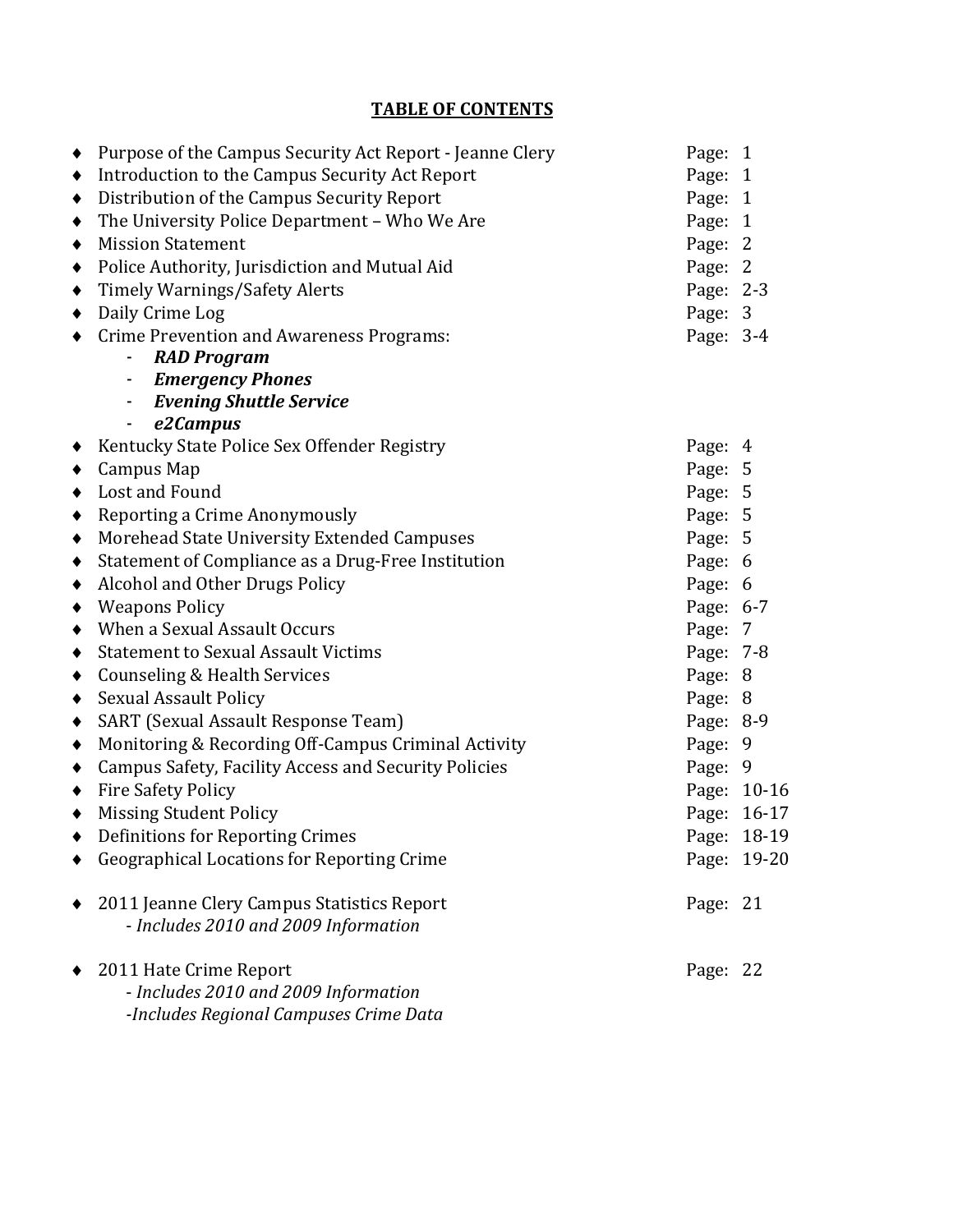## **The Campus Security Act – Purpose of the Jeanne Clery Act**

The Campus Security Act requires colleges and universities to:

- $\bullet$  Publish an annual report every year by October 1<sup>st</sup>, that contains three years of campus crime statistics and certain campus security policy statements;
- Disclose the crime statistics for the campus, public areas immediately adjacent to or running through the campus, and certain non-campus facilities and remote classrooms. These statistics must be collected from the University Police Department, local law enforcement agencies and other University officials who have "significant responsibility for student and campus activities".
- Must provide "Timely Safety Alerts" of those crimes that have occurred and pose an ongoing threat to the students and employees of Morehead State University.
- Disclose a Daily Crime Log of any crime that occurred on campus, or within the patrol jurisdiction of the campus police.

## **The Annual Campus Security Report – Introduction**

Morehead State University Police Department has sole responsibility for preparing and distributing the Annual Campus Security & Fire Safety Report in compliance with the *Jeanne Clery Disclosure of Campus Security Policy and Campus Crime Statistics Act*, with the assistances from the Assistant VP/Dean of Students, Vice President for Student Life, Director of Housing and Residence Education, and all others who are classified as "*Campus Security Authorities*". We strongly encourage members of the Morehead State University community to use this report for safe practices on and off campus. This report is also available on the Web at [www.moreheadstate.edu/police.](http://www.moreheadstate.edu/police)

#### **Distribution of the Campus Security Report**

Each year, a notice; usually a mass e-mail, is provided to all current students, faculty and staff that informs them that the previous year's Campus Crime Statistics Information is available. The notice will provide a Web site to access this report. Hard copies of the report may be obtained at the Morehead State University Police Department at 100 Laughlin Health Building or by calling (606) 783-2363. This notice is also made available to all prospective employees through the Office of Human Resources located at 101 Howell-McDowell Administration Building as well as the application packet for prospective students located in the Enrollment Services Office.

#### **The Morehead State University Police Department – Who we are**

The Morehead State University Police Department consists of the Chief of Police, Assistant Chief of Police, one Police Lieutenant, three Police Sergeants, ten Police Officers, six certified Police Telecommunicators, two Parking & Traffic Assistants, and two administrative support personnel. We are available 24 hours a day, 365 days a year and will respond immediately to your location. Response time may be affected by various locations, the number and location of available personnel and/or their involvement at the time a report is received. State certified sworn officers patrol the campus on foot, bicycle and in state identified law enforcement vehicles. The Morehead State University Police Department 911 Telecommunications Center is staffed 24 hours a day with state certified 911 Dispatchers who work overlapping shifts to ensure coverage around the clock.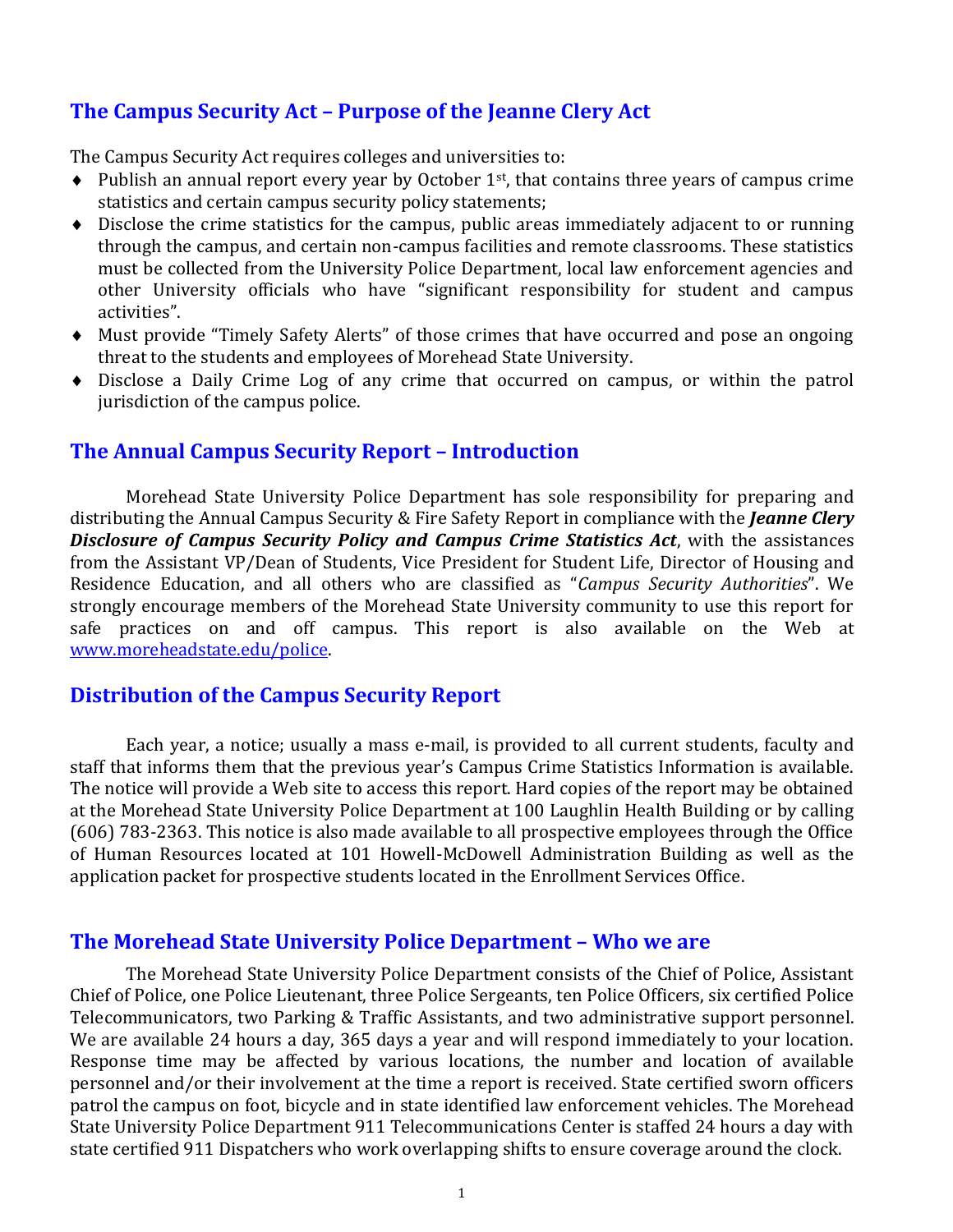#### **The Morehead State University Police Department – Mission Statement**

The mission of the Morehead State University Police Department is to preserve and protect the rights of citizens in the University community to live, work, and learn in an environment conducive to the discovery of knowledge, and the pursuit of intellectual, creative, ethical and technical development. This is to be achieved by providing police services dedicated to the preservation of order, protection of students, faculty, staff, and the general public, prevention of crime and physical security of facilities and resources dedicated to the educational process.

#### **Police Authority, Jurisdiction and Mutual Aid**

Morehead State University Police Department is a public safety and security department organized in accordance with KRS 164.950 - KRS 164.980. Its police officers are Public Peace Officers Conservators of the Peace, serving at the pleasure and appointed by the Morehead State University Board of Regents. In accordance with KRS 164.955, Morehead State University Police Officers have general police powers. The police officer possesses all of the Common Law and Statutory powers, privileges and immunities of Sheriffs.

Morehead State University Police Officers exercise police powers upon any real property owned or occupied by the institution, including streets passing through and adjacent thereto. The powers may be exercised in a county of the Commonwealth where Morehead State University owns or occupies property. In addition, Morehead State University Police Officers have jurisdiction in Rowan County in accordance with an agreement signed by the Sheriff of Rowan County as provided for in KRS 164.955. Morehead State University Police Officers have jurisdiction to conduct investigations anywhere in the Commonwealth, provided such investigations relate to criminal offenses which have occurred on property controlled by Morehead State University.

Morehead State University Police Officers must successfully complete a basic police training course approved by the Kentucky Law Enforcement Council. In addition, each year a police officer must complete a forty-hour-in-service course approved by the Kentucky Law Enforcement Council.

Morehead State University Police Officers assist and cooperate with other law enforcement agencies and officers within the surrounding areas of Morehead State University property. The Morehead State University Police Department provides and receives aid and assistance in accordance with the mutual aid policy of the University. The City of Morehead Police provides information concerning crimes at off-campus locations involving students and student organizations. On-campus jurisdiction is shared with the Kentucky State Police, Rowan County Sheriff, and the Morehead City Police Department.

## **Timely Warnings/Safety Alerts**

The Morehead State University Police Department is designed to inform the University community in a timely manner of crimes committed on campus and heighten safety awareness as well as request information that will assist University Police and the local police departments in arresting and convicting the perpetrator when crimes have been committed against persons or property.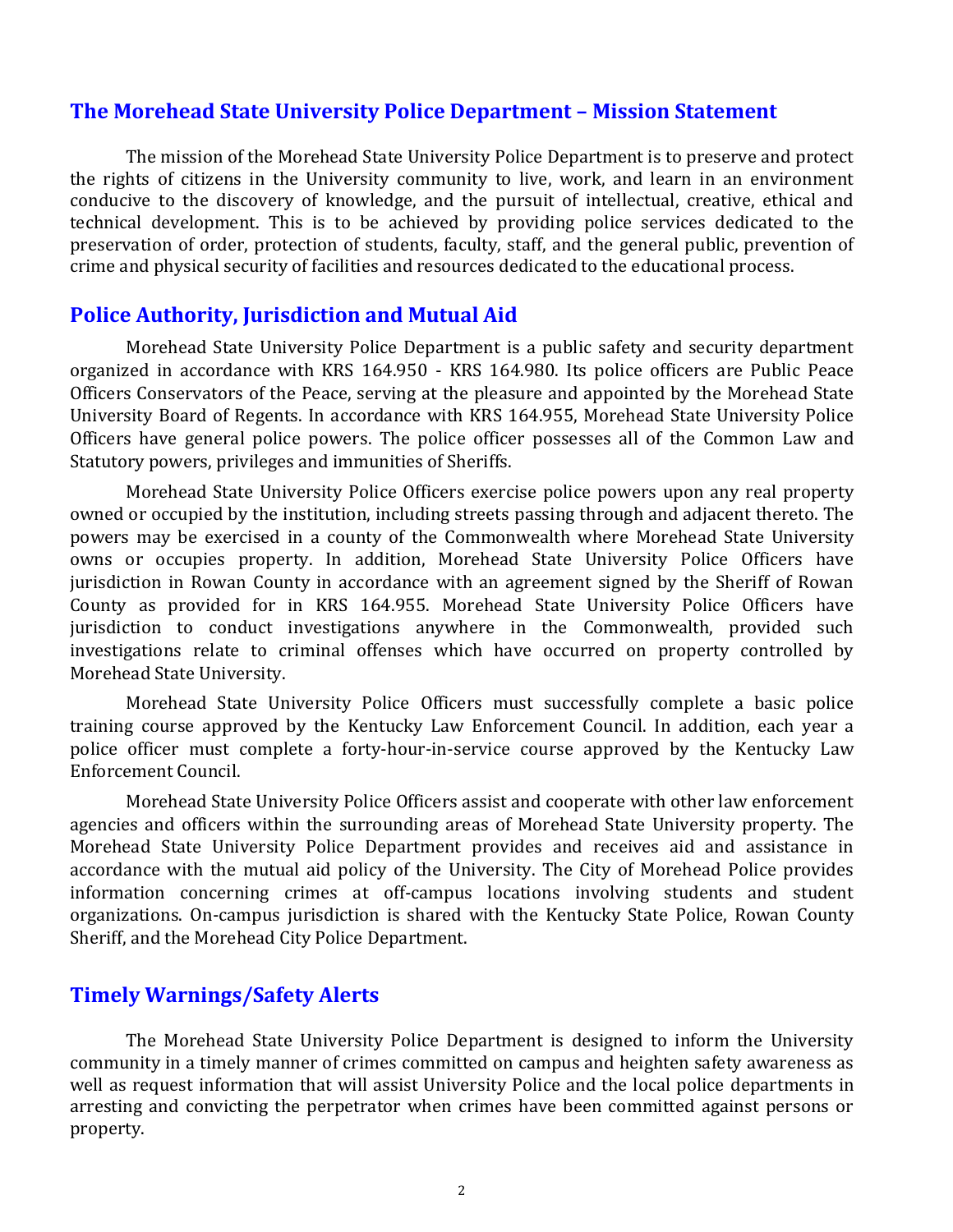When a crime that represents a threat to the safety of the members of the University community is reported to University Police or the local police department, the University Police Department will issue a Campus Crime Alert. Every attempt will be made to issue the Alert within 24 hours of the incident being reported, however, the release of the Alert is subject to the availability of facts concerning the incident. The Alert will be distributed through a network of on-campus offices, buildings and residence halls and via the MSU website at [www.moreheadstate.edu](http://www.moreheadstate.edu/)

## **Daily Crime Log**

The Morehead State University Police Department maintains a Daily Crime Log of all reported crimes, which is updated on a daily basis. The log includes the nature, date and time reported, and general location of each crime reported to our department. The University Police Department's Daily Crime Log contains information on all crimes and arrests, which occur on campus property and its geographical area of responsibility in accordance with federal laws. The Daily Crime Log is available 24 hours a day for review at our main office location at 100 Laughlin Health Building and available on the Web at [www.moreheadstate.edu/police.](http://www.moreheadstate.edu/police) The University Police Department strongly recommends that you remain alert and aware of what is going on around you, and remain security conscious and involved. If you see or hear something suspicious, please report the situation immediately. Thefts and other violations do at times occur. However, all of us can reduce the risk by thinking about our personal safety and taking practical precautions.

## **Crime Prevention and Awareness Programs**



The Morehead State University Police Department offers the Rape Aggression Defense program. This self-defense class, designed specifically for women, is a nationally recognized course that gives women the skills they need to prevent and survive a violent attack. The University Police Department offers a RAD program each semester with two certified RAD instructors. Please visit the University Police **E M S** ® Department for more information about course scheduling.



The Morehead State University Police Department maintains and controls Emergency Phones in various locations throughout the campus. The Emergency Phones can be used for any emergency situation, information, or for requesting the evening shuttle van. After the button has been pushed, one of our certified Police Dispatchers will answer and take any necessary action to assist you. If there is no reply to the 911 Telecommunications Center after the Emergency Phone has been activated, a Police Officer will be sent to check the area for a reason for the activation. For a listing of Emergency Phone locations, please visit our website at [www.moreheadstate.edu/police](http://www.moreheadstate.edu/police)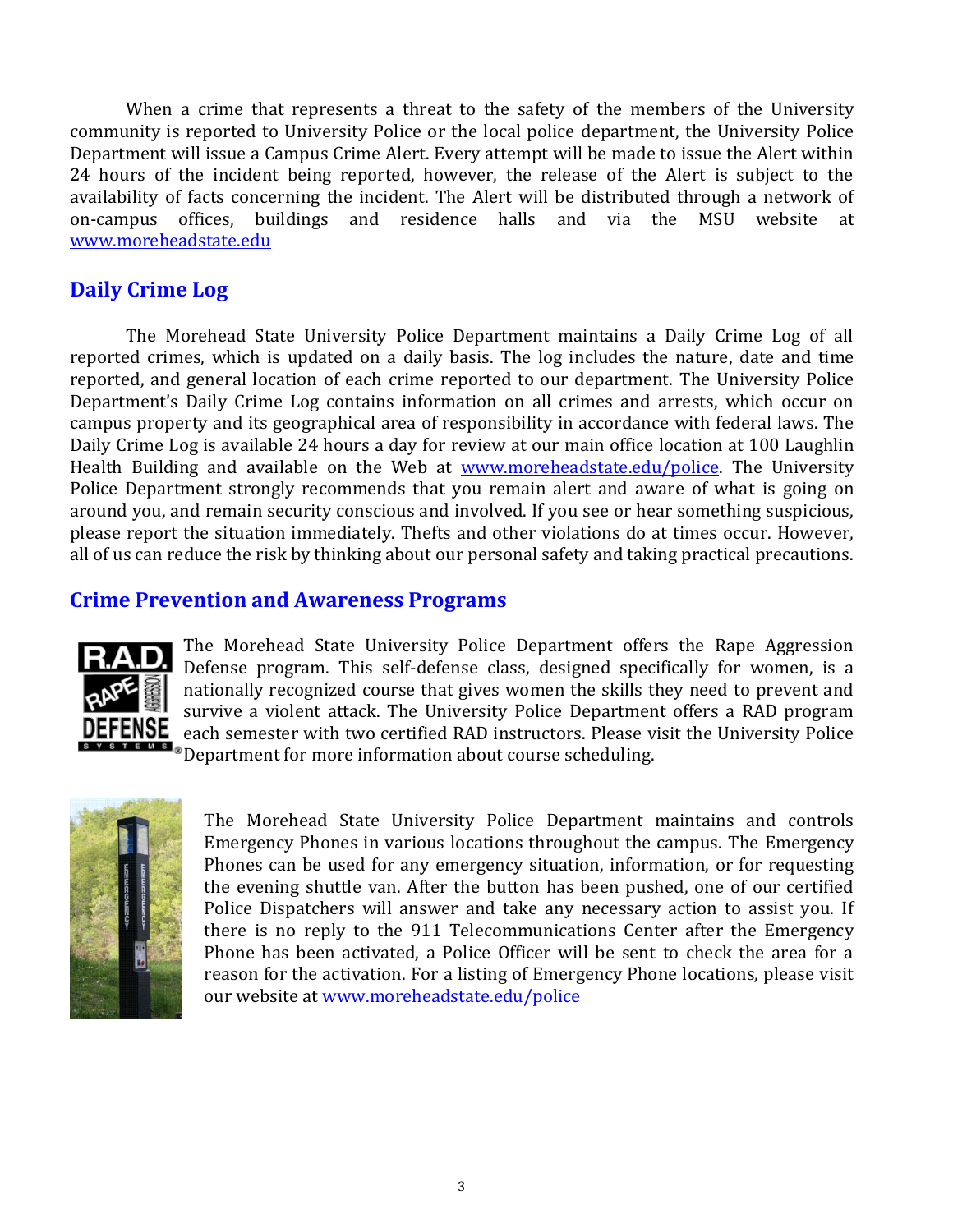## **Notification to the University Community**

All currently enrolled students and employees are encouraged to register their cell phones for emergency text messages through the e2campus program, located at: [http://www2.moreheadstate.edu/e2campus.](http://www2.moreheadstate.edu/e2campus)



In the event of an emergency (including weather and safety alerts), Morehead State University will utilize a number of communication tools and strategies to communicate with the campus community. Depending upon the nature of the announcement, any or all of the following methods may be used:

- Text messaging and e-mail alert system (e2Campus); Sign up is voluntary but is strongly recommended.
- Mass campus e-mail
- Campus-wide voicemail
- Posting on University Web site and portals
- Radio, TV, and other media outlets, including [Morehead State Public Radio](http://www.msuradio.com/)
- Campus TV override announcements
- Digital information system/digital signs
- Posted printed notices in residence halls and in administrative/academic buildings

#### **Evening Shuttle Service**

To promote safety after dark, the University Police Department provides uniformed student cadets to drive the evening shuttle van to parking lots or vehicles, depending upon the availability of resources. Students, faculty and staff who need this service should call the main office at 3-2035, 3-8747 (3-TRIP) or **911** from any emergency phone. Escorts to an off campus location will only be provided in the event of an emergency situation or other mitigating circumstances with the approval of the Chief of Police. We also recommend that you use the "buddy system", organize groups and walk together to your destination. These small measures can make a big difference in your personal safety.

## **Sex Offender Registry**

In accordance with the "Campus Sex Crimes Prevention Act" of 2000, which amends the Jacob Wetterling Crimes against Children and Sexually Violent Offender Registration Act, the Jeanne Clery Act and the Family Educational Rights and Privacy Act of 1974, the Morehead State University Police Department provides a link to the Kentucky State Police Sex Offender Registry. The Kentucky State Police has full responsibility for maintaining this registry. To access the registry, visit<http://www.kentuckystatepolice.org/sor.htm>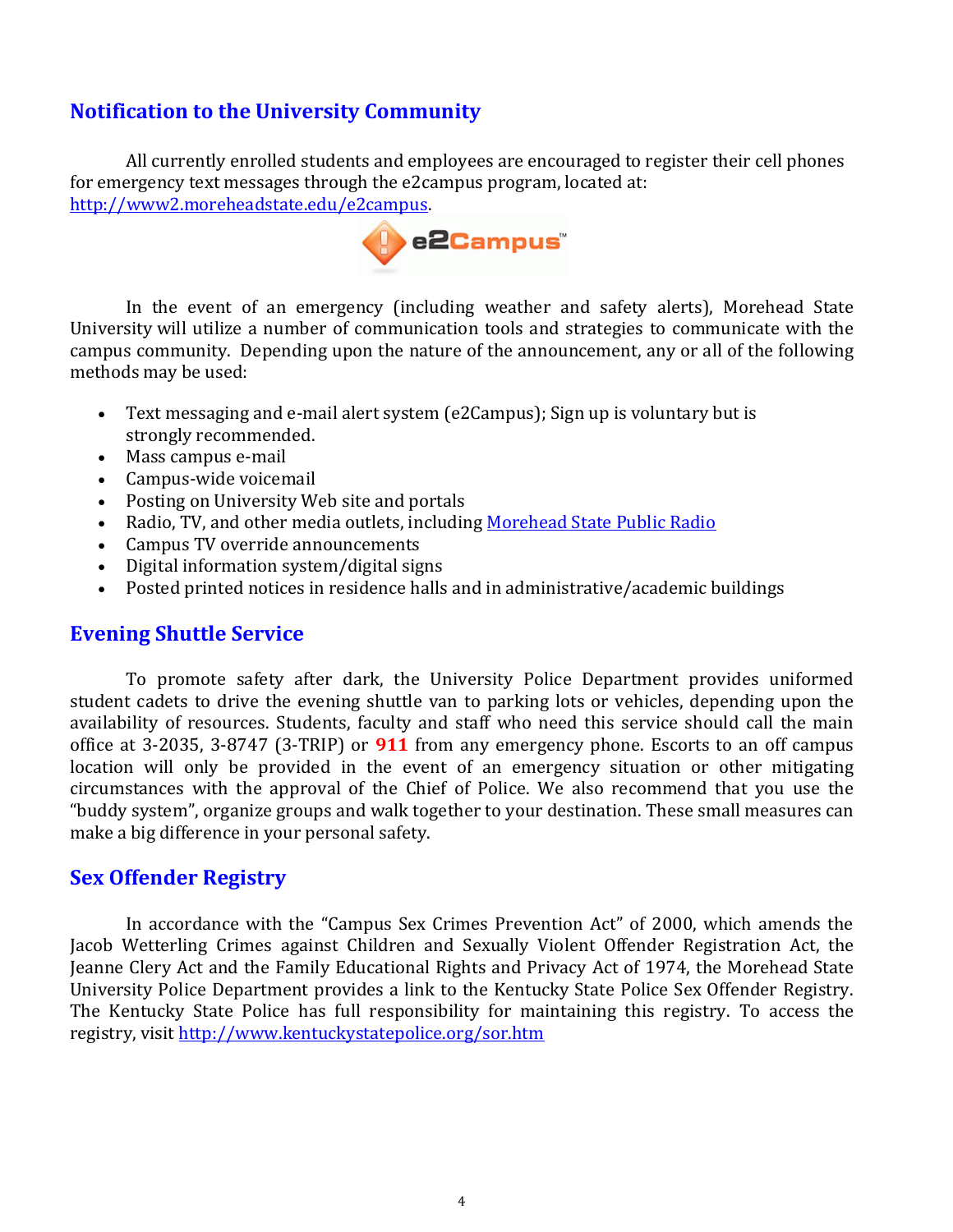### **Campus Map**

Morehead State University's campus map is available on-line to view. If you would prefer to have a hard copy of this map, you may stop by the Morehead State University Police Department between the hours of 8:00 am - 4:30 pm, or you may print this map from the Web at [www.moreheadstate.edu/campusmap.](http://www.moreheadstate.edu/campusmap) Visitors are required to obtain a Visitor's Pass, at no charge, when visiting the campus. These passes may be obtained at the University Police Department, Howell-McDowell Administration Building and the Adron Doran University Center.

### **Lost and Found**

Lost & Found property can be turned over to the nearest uniformed officer on duty or brought directly to the University Police Department. Inquiries about lost & found property should be made in the Laughlin Health Building, room 100. Lost articles will be kept for a period of at least 90 days depending on the value of the item.

## **Reporting a Crime Anonymously**

Individuals with any information that may lead to the conviction or arrest of a suspect(s) are urged to contact the Morehead State University Police Department *immediately*. You may do this anonymously by calling our anonymous tip line at (606) 783-2111 or by visiting our Web site at [www.moreheadstate.edu/police](http://www.moreheadstate.edu/police) and clicking on "**Anonymous Tip**". All information will remain confidential with the Morehead State University Police Department.

## **Morehead State University Regional Campuses**

If you are a current Morehead State University student and attend classes at any of the following regional campuses and you need to report a crime or emergency, do so by contacting local law enforcement agencies.

- Morehead State University at Ashland Regional Campus Ashland City Police Department: **(606) 327-2020**
- Morehead State University at Jackson Regional Campus Jackson City Police Department: **(606) 666-2424**
- Morehead State University at Mt. Sterling Regional Campus Mt. Sterling City Police Department: **(859) 498-8720**
- Morehead State University at Prestonsburg Regional Campus Prestonsburg City Police Department: **(606) 886-1010**
- Morehead State University at West Liberty Regional Campus West Liberty City Police Department: **(606) 743-4385**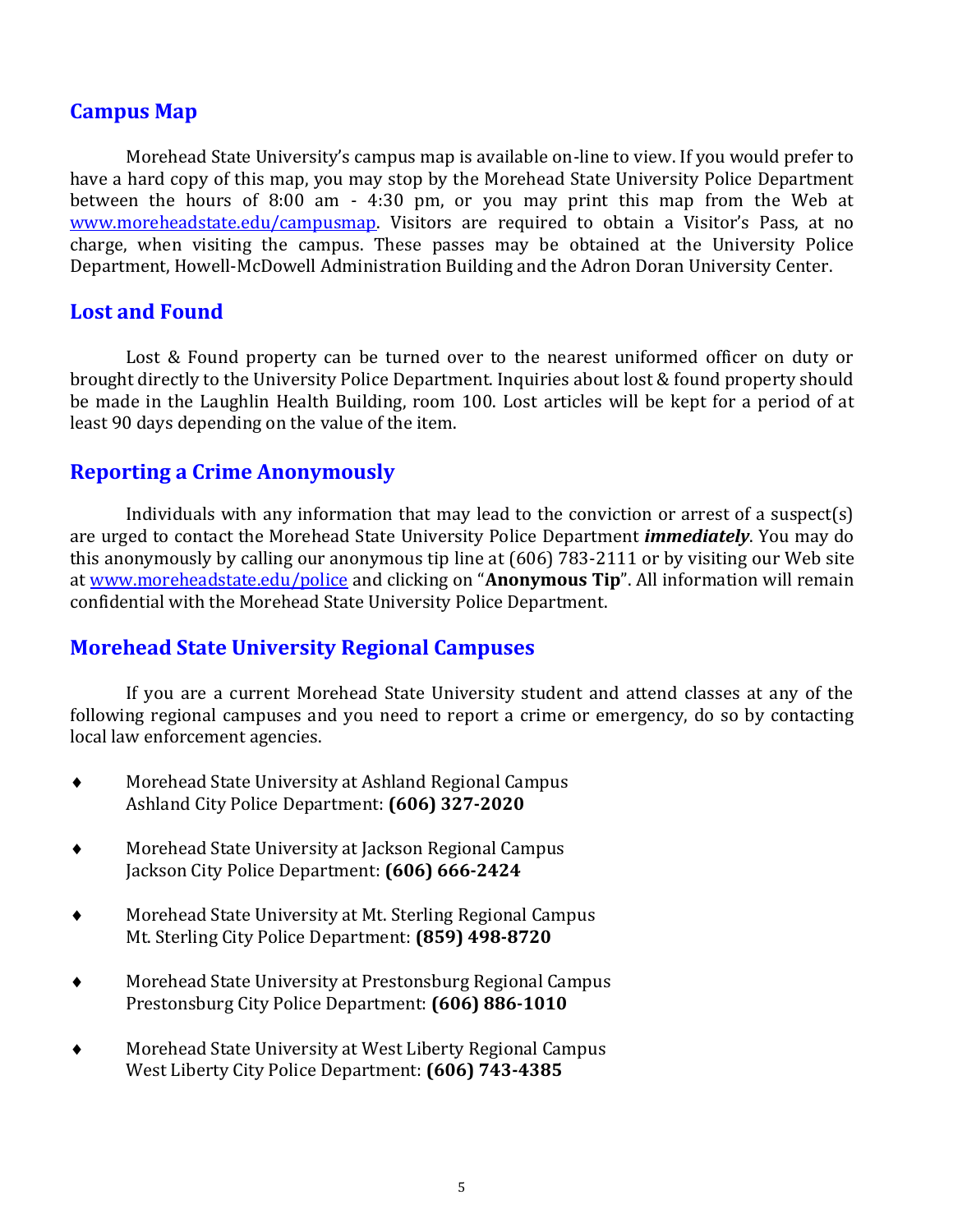### **Morehead State University Statement of Compliance as a Drug-Free Institution**

Morehead State University is committed to providing a healthy and safe environment for its students, faculty and staff. The University has defined conduct in relation to the possession, use, dispensation, distribution, or manufacture of alcohol and/or other drugs. Conduct which is violative of this definition poses unacceptable risks and disregard for the health, safety and welfare of members of the University community and shall result in disciplinary action up to and including suspension or termination.

As a recipient of federal grants and contracts, Morehead State University gives this notice to students, faculty and staff that it is in compliance with and shall continue to be in compliance with the Drug-Free Workplace Act of 1988 and the Drug-Free Schools and Communities Act Amendment of 1989. Students, faculty and staff are herein notified of the standards of conduct which shall be applicable while on Morehead State University property, on University business, and/or at University-sponsored activities.

## **Alcohol/Other Drugs Policy**

No student or visitor shall have in his or her possession or consume alcoholic beverages in public or on University-owned or controlled grounds or exhibit drunken behavior on Universityowned or-controlled property, except at events as pre-approved by the President and in accordance with state licensing requirements. The use, possession, transfer, or sale of drug paraphernalia, marijuana, controlled and/or illegal substance on University-owned or controlled property, including residence halls, is prohibited.

## **Weapons Policy**

The possession or storage of a deadly weapon, destructive device, or fireworks in any form is prohibited on any Morehead State University campus property or in any facility, including that which is owned, leased, or operated/controlled by the University. This includes University housing, University vehicles, University parking areas, and private vehicles parked or operated either on campus or at any off-campus facility owned, leased or operated by the University. Signs stating that weapons are not permitted on property owned, leased, or controlled by Morehead State University are posted at campus entrances.

Weapons and firearms have historically been barred from the University campus since they represent a threat to good order and the proper environment for the pursuit of academic endeavors. This policy establishes the University procedures for dealing with persons carrying unauthorized weapons and destructive devices. The University's Chief of Police may grant exceptions to this policy, in writing, for the convenience of the University. HB 40, as enacted, provides that "Nothing contained in Section I of this Act shall be construed to limit, restrict, or prohibit in any manner the right of a college, university, or any post-secondary education facility, including technical schools and community colleges, to control the possession of deadly weapons on any property owned or controlled by them..." In view of this, those licensed to carry concealed deadly weapons are prohibited from doing so on University property under this regulation.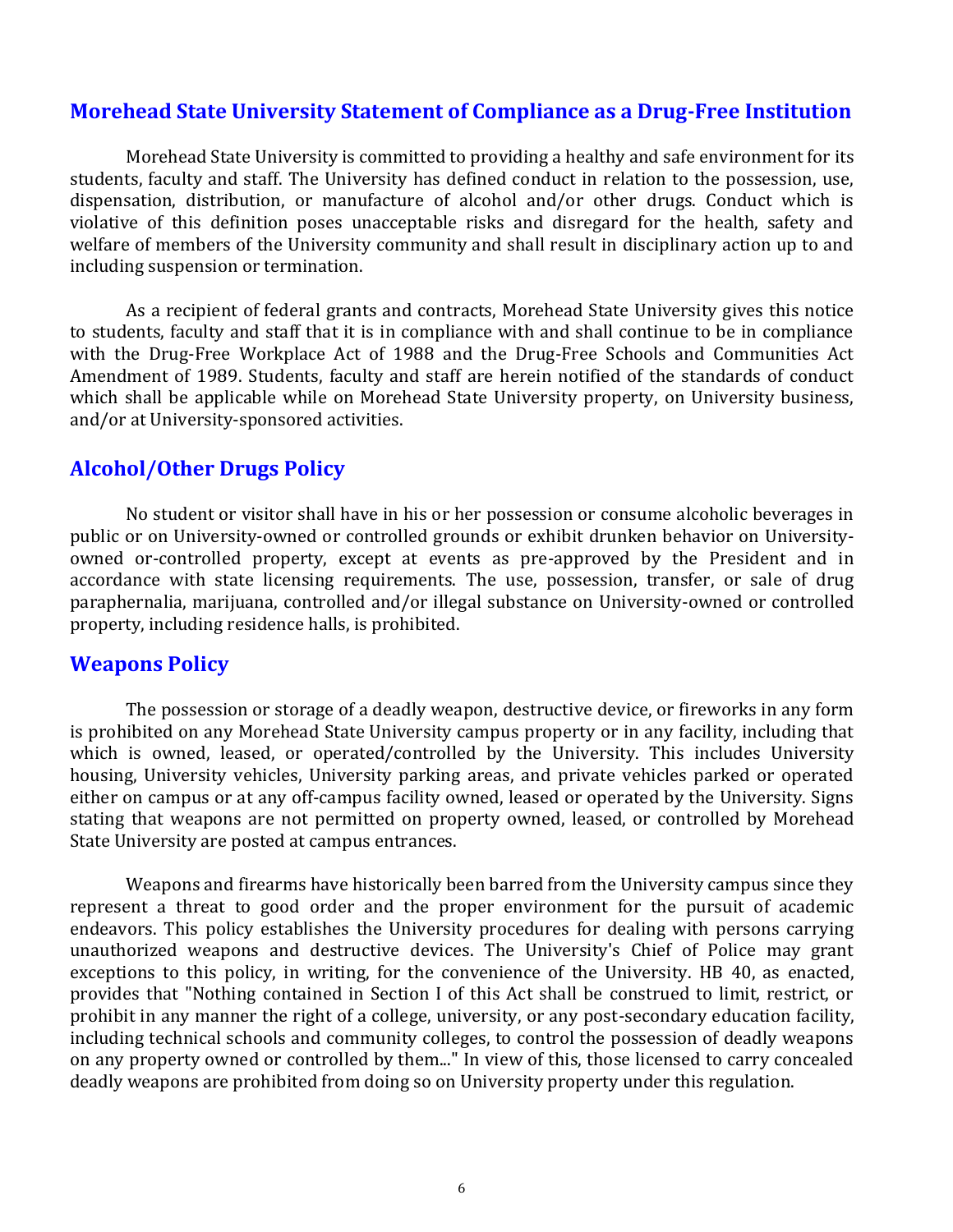**Deadly Weapon** as defined by Kentucky Statute and applied in this policy is:

- a. Any weapon from which a shot, readily capable of producing death or serious injury, may be discharged.
- b. Any knife other than a normal pocket or hunting knife.
- c. A billy, nightstick, or club.
- d. A blackjack or slapjack.
- e. A nunchaku karate stick.
- f. A suriken or death star. Artificial knuckles made from metal, plastic, or similar hard material. [Reference: KRS 500.080 (4)]

## **When a Sexual Assault Occurs**

The victim should take one of the following actions *immediately*:

*Report to the Morehead State University Police Department* by calling 911, the Morehead City Police or the Kentucky State Police as appropriate.

*Seek Medical Attention* at the Caudill Health Clinic on campus, or at St. Claire Regional Medical Center or through EMS (911). Tests are administrated that will alleviate fears about sexually transmitted diseases and pregnancy. Evidence will be collected which can be used if the victim chooses to prosecute.

*Contact a Crisis Counselor* by calling the University Counseling Center at 783-2123, or after hours by calling the Morehead State University Police Department at 783-2035 or 911 and request to speak with a crisis counselor. A crisis counselor will be able to provide immediate psychological support and refer the victim for medical attention. Additional support will be provided should the victim choose to report the crime to a law enforcement agency.

## **Statements to Victims of Sexual Assaults**

- 1. *We will treat you and your particular case with courtesy, sensitivity, dignity, understanding, and professionalism.*
- *2. If you feel more comfortable talking with a female or a male officer, we will do our best to accommodate your request.*
- *3. We will meet you privately, at a place of your choice in this area to take a complaint report.*
- *4. We will consider your case seriously, regardless of your gender or the gender of the suspect.*
- *5. Our officers will not prejudge you and you will not be blamed for what occurred.*
- *6. We will assist you in arranging for any hospital treatment or other medical needs.*
- *7. We will assist you in privately contacting a counselor and/or other available resources.*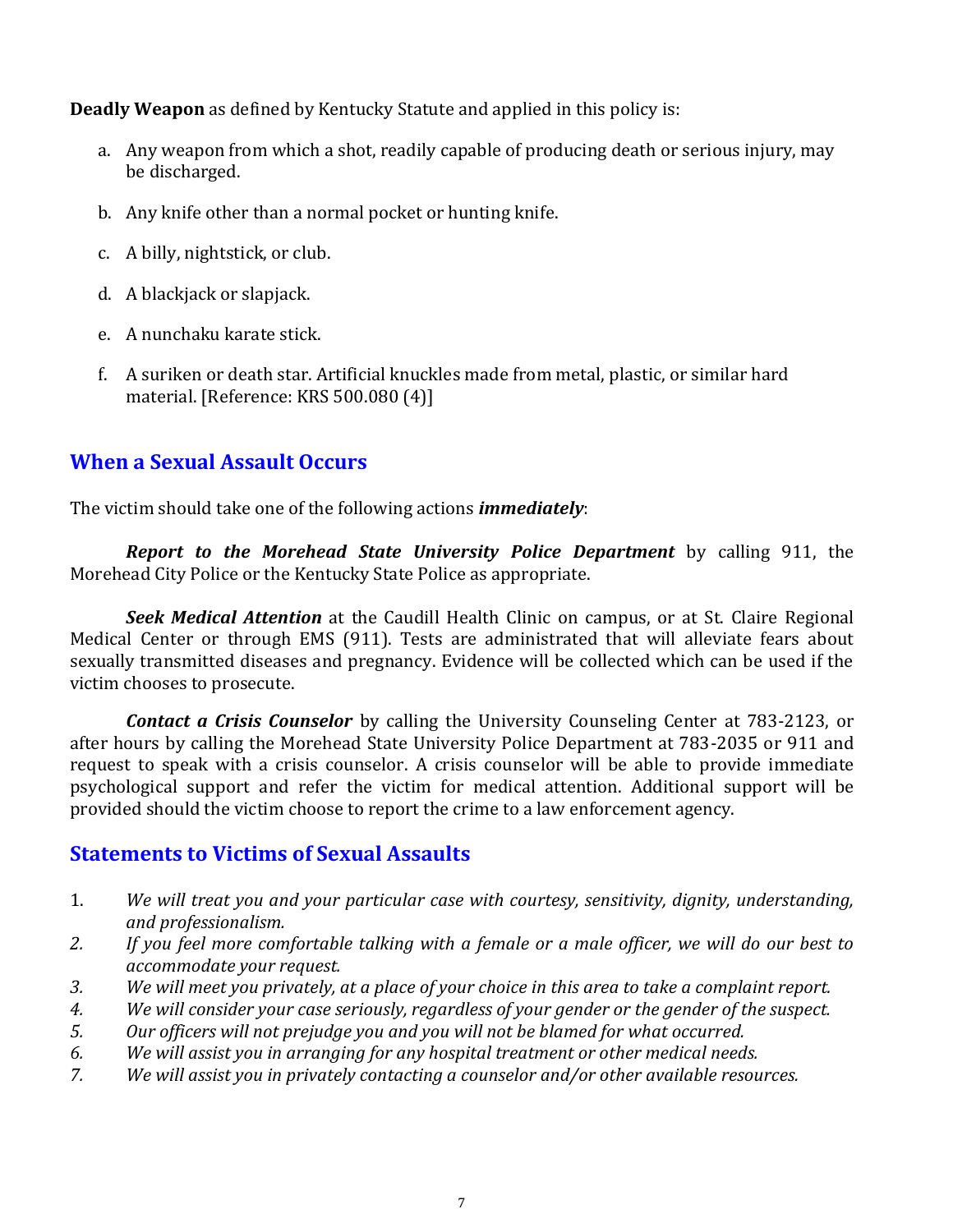- *8. We will fully investigate your case, and will help you to achieve the best outcome. This may involve arrest and full prosecution of the suspect responsible. You will be kept up-to-date on the progress of the case.*
- *9. We will continue to be available for you, answer your questions, explain the systems and process involved, and be is a willing listener.*

## **Counseling & Health Services**

Victims of a sexual assault, who are MSU students, are eligible to the services at the Office of Counseling and Health Services, located on the first floor of Allie Young Hall. The Caudill Health Clinic is open 8 a.m. to 5 p.m., Monday through Friday during the fall and spring semesters. Hours of operation at other times are 8 a.m. to 4:30 p.m., Monday through Friday.

#### **Sexual Assault Policy**

Morehead State University will not tolerate sexual offenses in any form. Where there is probable cause to believe that University regulations prohibiting sexual offenses have been violated, campus disciplinary action can be pursued. Campus disciplinary action can include suspension or dismissal from the University.

If the victim chooses not to prosecute, the University can pursue disciplinary action at the request of the victim. It should be remembered that Morehead State University has an obligation to uphold the laws of the larger community of which it is a part.

While the activities covered by the laws of the larger community and those covered by MSU's Code of Student Conduct may overlap, it is important to note that the community's laws and MSU's Code of Student Conduct operate independently and that they do not substitute one for another. Morehead State University may pursue enforcement of its own rules whether or not legal proceedings are underway or may use information from third party sources, such as law enforcement agencies and the courts, to determine whether University rules have been broken.

At the request of the victim, MSU will make every reasonable effort to change a victim's academic and living situation after an alleged sex offense. The victim will be notified of these options by University officials in the reporting and counseling process.

#### **SART (Sexual Assault Response Team)**

Counseling and Health Services at MSU will be home to the Sexual Assault Response Team. Dr. Brenda Wilburn, APRN, and licensed Sexual Assault Nurse Examiner (SANE) is working with MSU Police Chief Matt Sparks and Pathways to provide a comfortable, safe environment for victims. Sexual assault examination and counseling services from licensed therapists are available for students, faculty & staff on campus. The services provided by MSU Health Clinic are free of charge and are available 24 hours a day. The Sexual Assault Response Team (SART) consists of law enforcement, a victim's advocate and a health care professional. The health care professional has been licensed as a Sexual Assault Nurse Examiner, and can perform physical examinations and forensic-medical examination if necessary. Victims have the right to determine whether to report the assault to law enforcement, except when reporting abuse and neglect of a child, spouse, and other vulnerable adult as set forth in Kentucky law. No victim shall be denied an examination because the victim chooses not to file a police report, cooperate with law enforcement, or otherwise participate in the criminal justice system.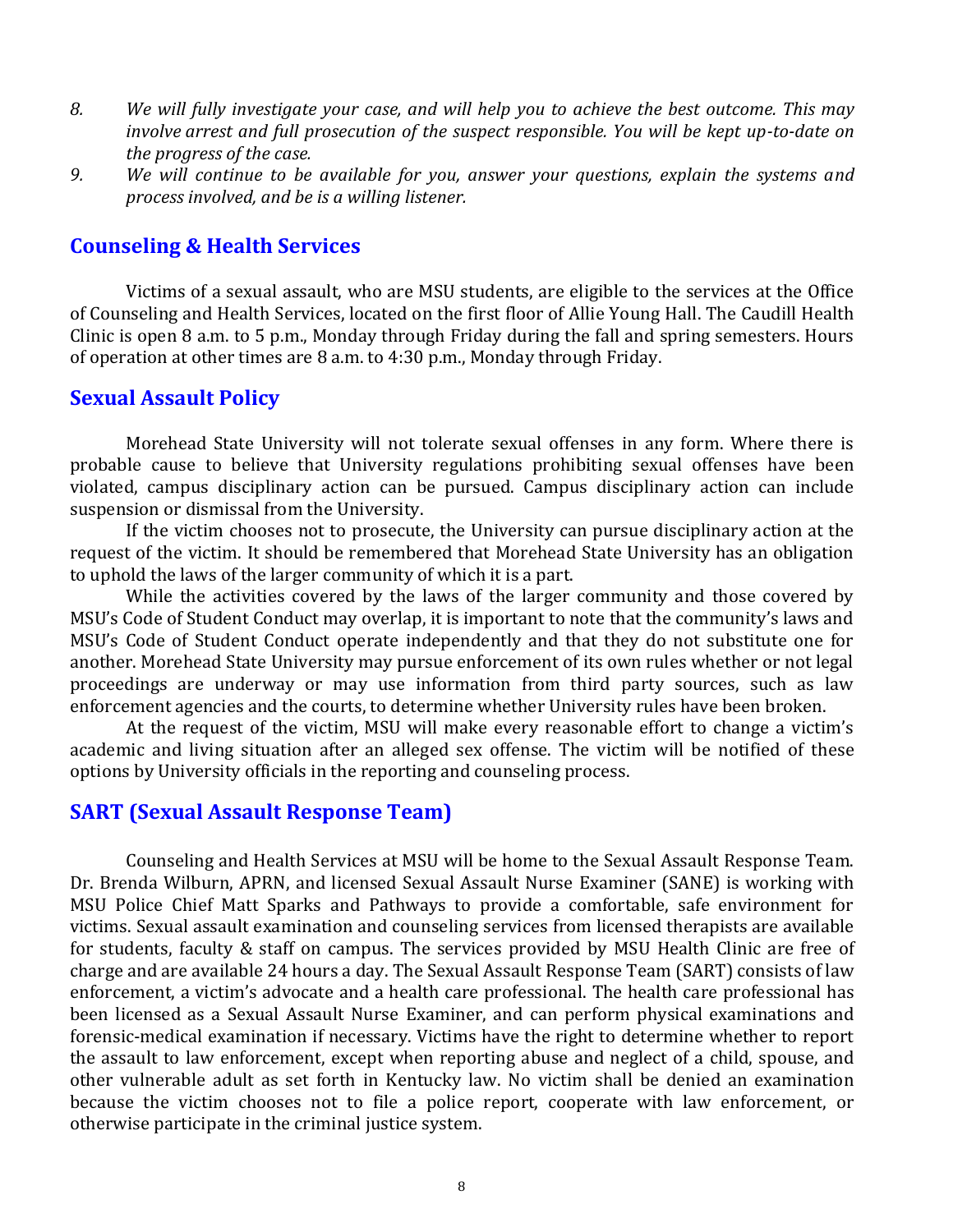If the victim decides to prosecute (which is not required), a prosecutor will also be a part of the SART. All services are confidential. There are also free services available through the rape advocacy office at Pathways at 606-784-4161. To learn more about the resources for victims of sexual assault in Kentucky visit [http://kyasap.brinkster.net/.](http://kyasap.brinkster.net/) To request a sexual assault exam, call 606-776-0076 or for more information contact 606-783-2123

## **Monitoring & Recording Off-Campus Criminal Activity**

The Morehead State University Police Department does not have a current policy regarding monitoring and recording student off-campus criminal activity through local police agencies, including student organizations with off campus housing.

## **Campus Safety, Facility Access, and Security Policies**

Morehead State University has established the following policies and procedures to enhance the security of the campus community:

Academic and administrative buildings have normal operating hours posted on entrances. Persons remaining after the posted hours must have appropriate identification and authorization. Faculty and staff members are permitted within facilities 24-hours per day.

Faculty and staff will be required to show their Medeco key and a University ID card, when so requested by a member of the Morehead State University Police Department. Students must obtain the approval of the department Chairperson and possess an approved "After Hour Facility Utilization Authorization Slip". Students must have their copy of the slip and a valid University ID card in their possession and present same upon request. Residence halls normally permit entry through the main entrance and require key access after midnight Sunday-Thursday and 2 a.m. on weekends.

The Morehead State University Police Department employs student workers as Student Cadets to enhance residence hall security by randomly patrolling during the hours of midnight until 4 a.m.

Uniformed Security Personnel check security related issued including the security of doors and public areas. Anyone present in a residence hall may be asked to show a Morehead State University ID card to prove residency and their right to use the facilities. Failure to produce proper identification upon request of residence hall staff, Morehead State University Police Department, or any Morehead State University staff member may result in disciplinary action.

Unauthorized person are not permitted in residence halls and should be reported to the residence hall staff or the Morehead State University Police Department by calling 783-2035. **If you believe a crime has been or is about to be committed, contact the Morehead State University Police Department immediately**. Specific guest and visitation policies are contained in the *Eagle Handbook* for students.

Campus safety and security surveys will be conducted twice annually (normally May and September). The Chief of Police of the Morehead State University Police Department and the Director of Risk & Compliance, or their designed representatives, shall make a campus survey at night to determine lighting adequacy and needs.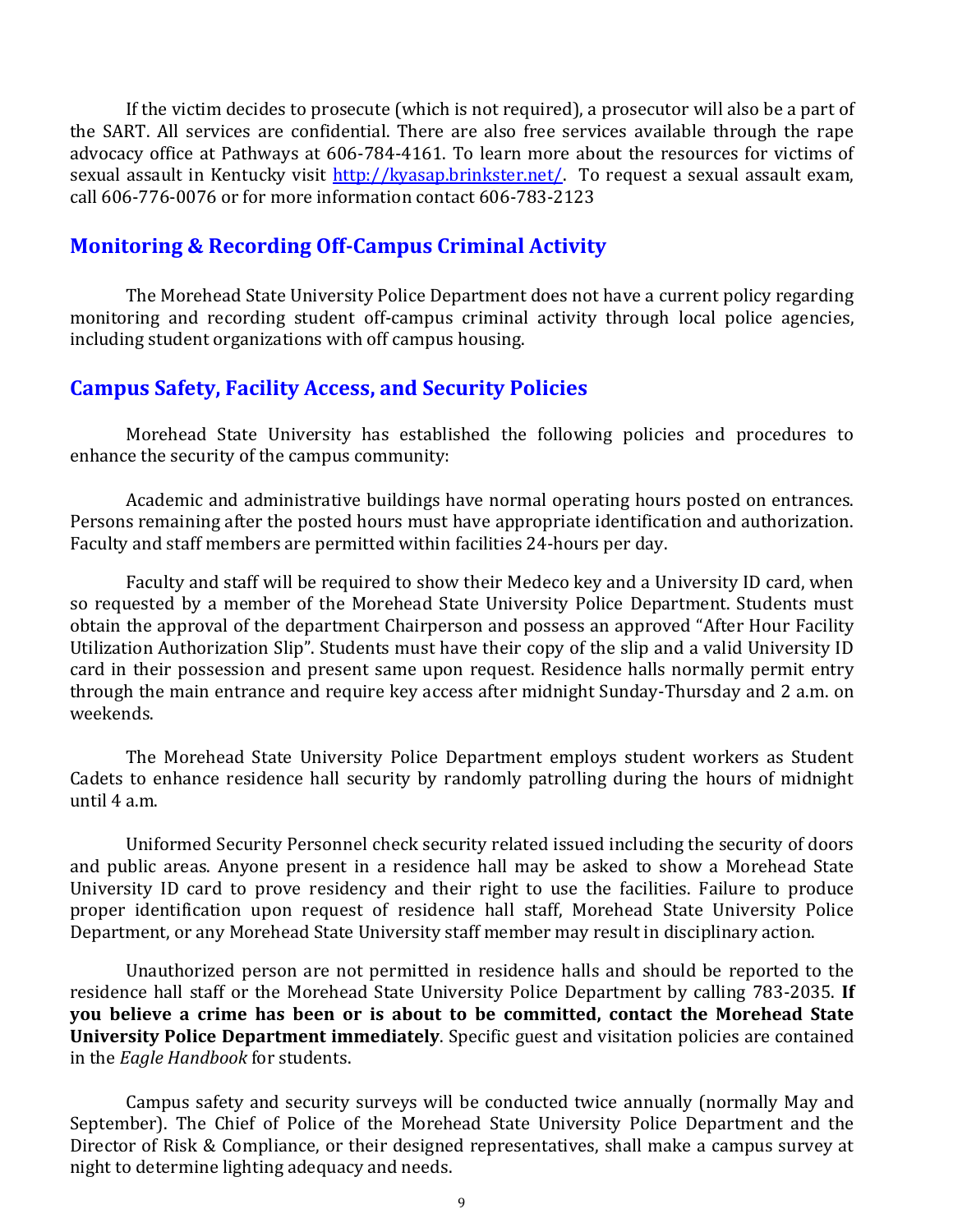They will accomplish the survey on foot and make every effort to observe all possible route used by the University community, including parking lots. A list of needs will be identified to the Vice President of Administration and Fiscal Services for forwarding to the Vice President for Facilities Management. This survey will also cover shrubs, sidewalks, and other issues impacting the overall safety and security of the campus.

## **Fire Safety Policy**

Morehead State University emphasizes the importance of fire safety and fire prevention to all residents. All residential facilities with the exception of Gilley Apartments and the University farm are equipped with automatic fire suppressing systems that will activate in the event of a fire. Additionally, all residential facilities are equipped with smoke detector systems. Each residence hall has emergency procedures, which students should know. Emergency evacuation procedures are posted for each residence hall, and fire drills are held each semester to keep residents familiar with the process. For everyone's safety, students must cooperate completely with the staff when an evacuation occurs. Because of the serious nature of fire, the following regulations are necessary:

- a. A person who pulls a fire alarm or falsely reports an emergency to police or the fire department will be punished under the Kentucky Revised Statute 512.040. If convicted of this Class B misdemeanor, it means up to a \$500 fine and/or 90 days in jail.
- b. Students must follow emergency evacuation procedures.
- c. Due to fire hazards, students may not possess or burn candles, incense, etc., except in connection with a hall program, which requires prior approval from the residence hall director.
- d. Flammable fluid may not be used or stored in the residence hall.
- e. No loft construction or overstuffed furnishings are permitted.
- f. Torchere-style halogen lamps manufactured prior to March 1997 are not permitted in residence halls. Halogen lamps manufactured AFTER March 1997, which meet the Underwriter's Laboratories (UL 153) safety standards, are permitted for student use in residence halls.
- g. Items such as clothes hangers, decorations, etc., must not be placed on the sprinkler device in the residence hall room. Doing so can activate the sprinkler system, resulting in water damage.

## **Appliances**

 Because more than one residence hall room/apartment share the same circuit, there is a possibility of an electrical overload; students should be considerate and conscious of the number and frequency of appliances they use. Students should also limit the number of extension cords used in a room. Microwave ovens (700 watts maximum) and student-owned refrigerators with a size capacity of 4.5 cubic feet are permitted (one per room). Small hand appliances, such as coffee pots, blenders, mixers, crock pots, grills (like the George Foreman Grill), and personal care appliances are permitted in rooms. These appliances should have enclosed heating elements and the Underwriter's Laboratory approval.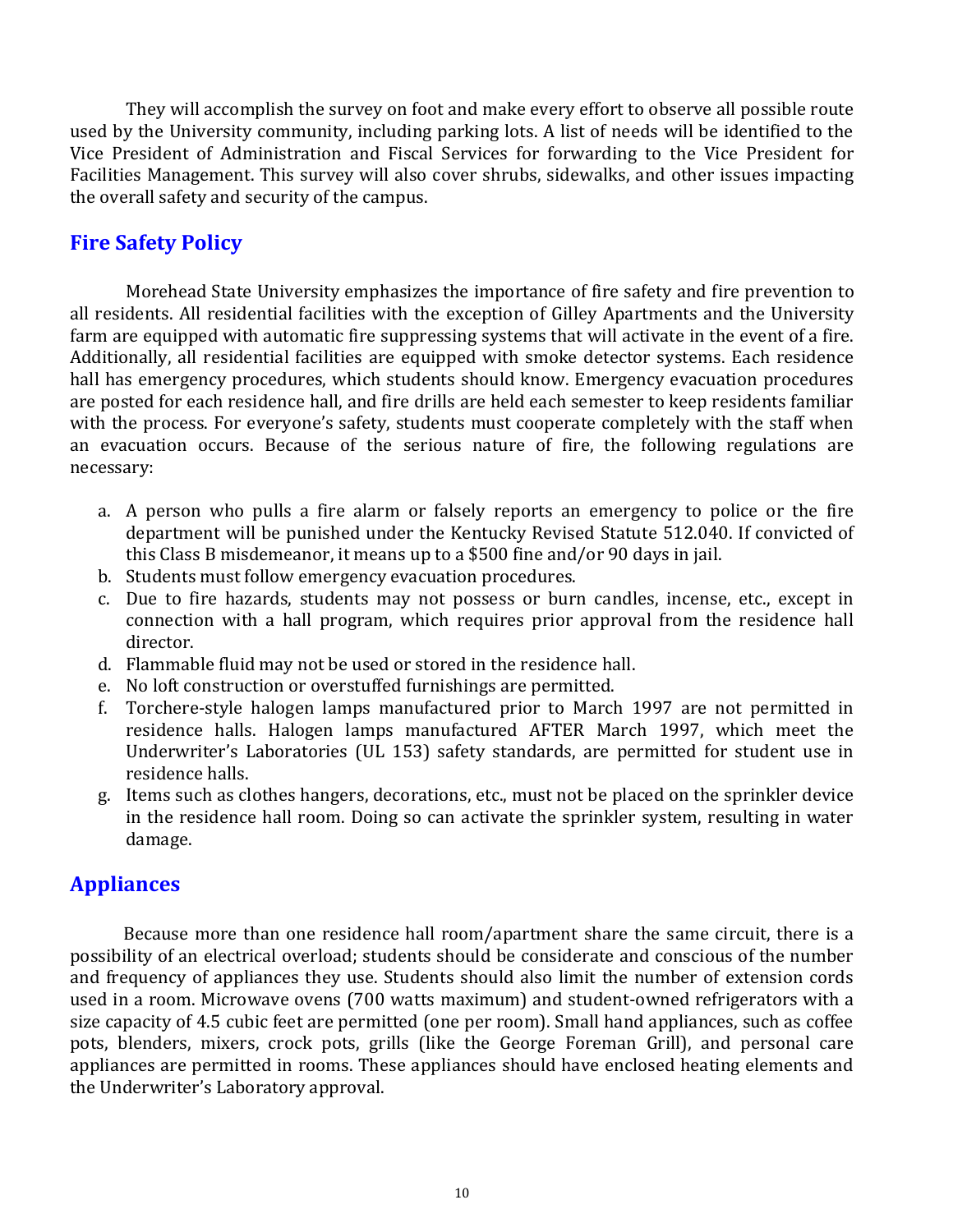When using a cooking appliance, students must always be in the room and appliances must be turned OFF before leaving the room in order to prevent fires. Electric skillets are not included in this category and are not permitted in residence halls. Residents may have a television with a power usage limitation of 1.6 amps or 175 watts or less. No appliances with open heating elements are permitted in residence halls. During fire and safety inspections, University officials will require the removal of prohibited appliances or materials. Also, sun lamps and person air conditioners are not allowed.

## **Tobacco**

In accordance with University policies, the use of tobacco products in any University residential facility is prohibited. Students found in violation of University and/or residence hall policies and regulations can expect appropriate disciplinary measures to be imposed. Disciplinary measures for violations include community restitution assignments, educational programming assignments, residence hall dismissal, loss of visitation, or other appropriate sanctions. Students who are found in violation of residence hall policies and are issued the sanction of dismissal from the residence hall will forfeit residence hall fees.

## **Tobacco Policy**

In an effort to promote a healthy campus community, the University prohibits the use of tobacco products in all residential living environments and has designated tobacco use areas around each non-residential building on campus. Using tobacco products in a manner that is contrary to established guidelines related to residence halls or other University-owned and operated facilities may result in disciplinary action.

#### **Sanctions for violation of the University's tobacco policy include, but are not limited to:**

- Written warning from an authorized University official.
- Web-based educational program
- Fine (payable within 10 business days of receiving the sanction)
- Course-based educational program (Student is responsible for any fees associated with program.)
- Community restitution hours (as assigned by the Assistant Vice President/Dean of Students or his/her designee)
- Individualized counseling

#### **Continued Offenses**:

Individuals with more than four violations will be deemed "habitual violators" of the tobacco policy and will be required to meet with the Assistant Vice President/Dean of Students to determine an appropriate course of action to address the inappropriate behavior.

In accordance with safety procedures of the University the following are actions are implemented to ensure the safety of all residence hall students during the sounding of a fire alarm in any residential facility:

 Each fire alarm in a residential facility is treated in the same manner of a confirmed emergency situation regardless of the cause. The resident advisors of the facility as well as any resident advisor from other residence halls immediately report to the lobby and/or front desk area.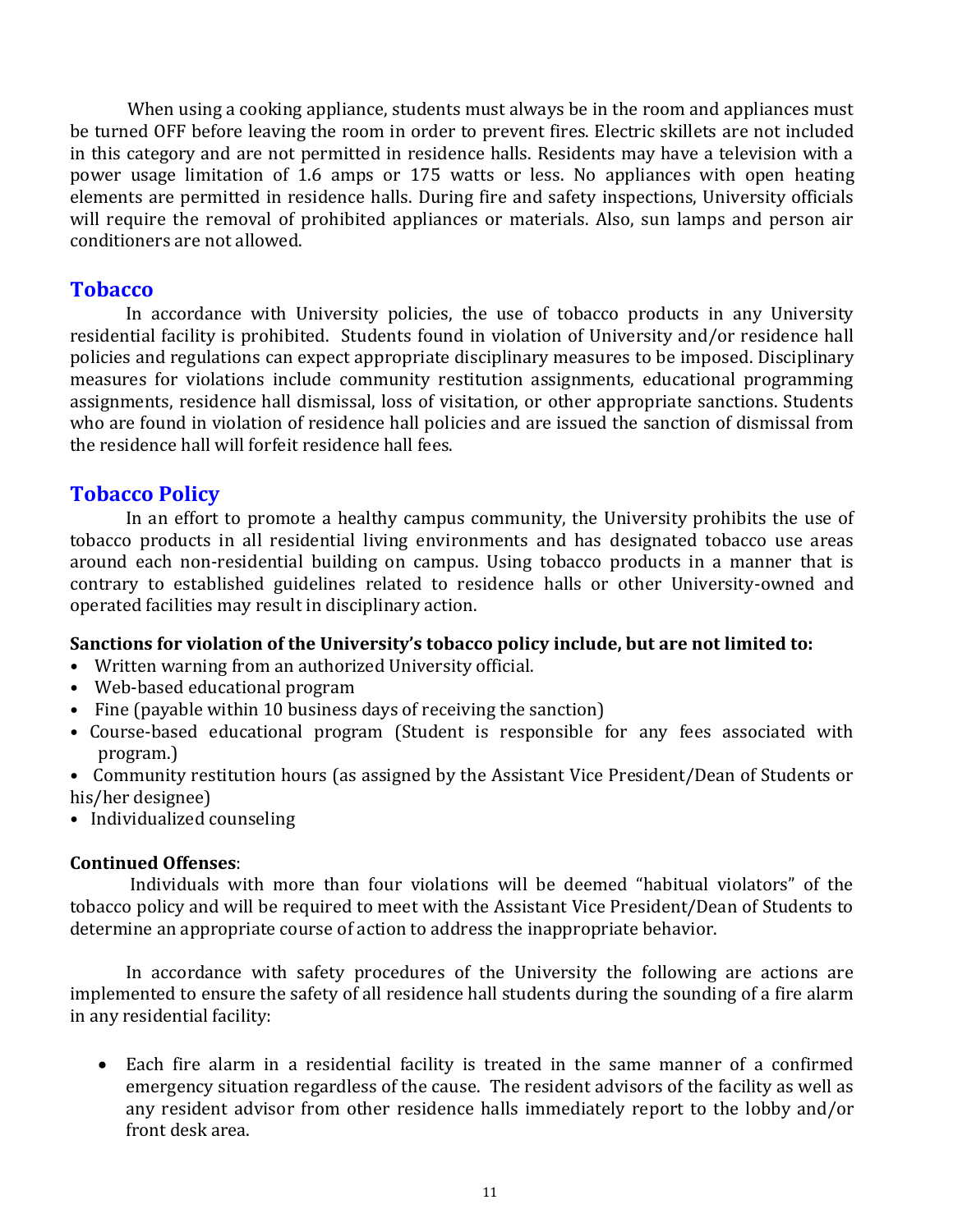Each staff member dons an emergency vest that identifies them to emergency personnel as hall staff. Staff then waits for an professional staff member to respond and give direction. All respondees of Housing staff (both professional and para-professional) will don an emergency vest so they are clearly identified as Housing staff. Professional staff will await the arrival of University Police Department and Morehead Fire Department for further instructions. Once Morehead Fire Department instructs the staff to check rooms the professional Housing staff member will open the key safe which contain master keys to the facility and assign areas/floors to each staff member to visually check.

Staff that has been assigned areas/floors immediately moves to that area with a master key given to them by professional staff and check all areas and rooms to verify that no students have failed to or chosen not to evacuate the facility, this includes opening all student rooms. Any person found inside the hall is instructed to go the lobby and await instructions from emergency personnel. Once those students have been identified hall staff will record pertinent information and submit the information in the form an Information Report to their supervisor. Once all areas have been cleared by hall staff and/or emergency personnel students are notified by hall staff that it is safe to return to their residence hall.

- All key safes on campus contain a list of students in all housing facilities that may need special assistance during an evacuation due a challenge of mobility, emotional or mental condition, or any other condition that may impede their ability to evacuate the facility in a timely manner.
- All residence halls contain an evacuation schematic on each floor of all housing facilities that visually depicts the evacuation procedure for that floor. These schematics are contained in a hard plastic case to protect them.

## **Fire/Arson**

If any staff member sees anything that has been burned or sees a student light something on fire anywhere on the MSU campus, this is considered arson. Please contact UPD immediately and block off the area. If no students are around, the University Police Department will confiscate the burned property.

If the student(s) who lit fire to the object is/are still around, do NOT let the student(s) leave the scene. Arson is a federal offense and is grounds for arrest and possible dismissal from MSU.

## **Fire Alarms**

In the event of a fire alarm all RA's whether on-duty or not should immediately report to the front office of their assigned building. If the supervisor of the building is not present the Housing Response Team should be called for assistance. RAs should put on their name tag and an emergency vest so emergency response personnel will know they are a resource person who can assist with the evacuation of the building. Residents will need to exit the building and report to their assigned evacuation point. The supervisor of the building or the HRT will access the black box that stores the master keys and will issue the keys to staff. Once the fire department has given the OK to the building supervisor, RA's will go to each floor and check rooms in a fast but thorough manner. RA's should do a visual sweep of the room once they have entered and make a note of any policy violations that are seen. The RA should not be opening closets/drawers, etc. If a student is found in a room the RA should document his/her name and send the student to the lobby.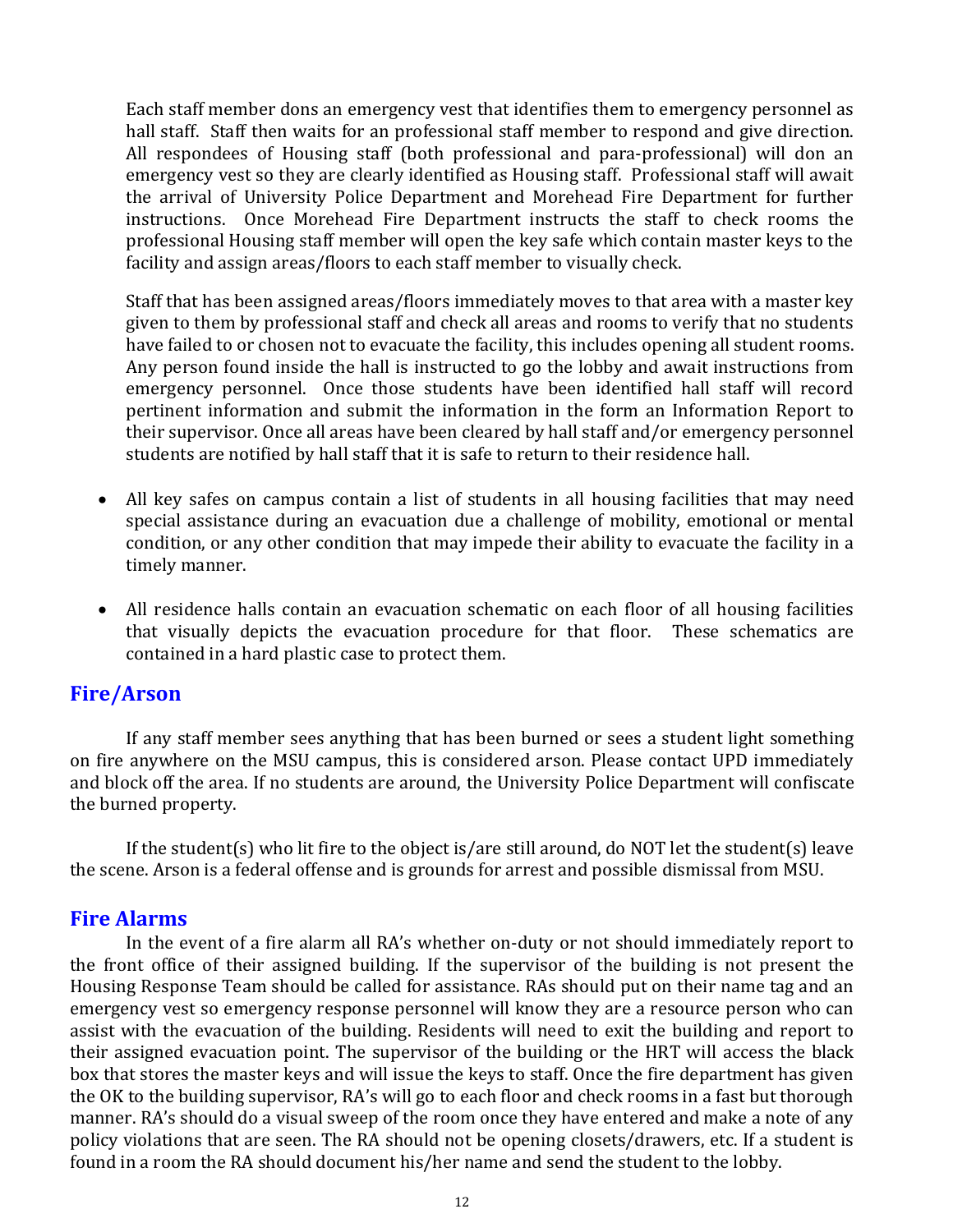All staff members should lock the resident's room once the room has been checked. Once all rooms have been cleared the RA should return to the lobby and give the master keys back to the professional housing staff member who is there to assist. At the conclusion on the fire alarm RAs should remain at the front desk to assist students with any lock outs that may have resulted from the fire alarm. Lockouts should not be assessed to the student at this time. *Evacuation locations:* Each residence hall has a designated area where residents should report to when there is a fire alarm. Residents of the floor should be informed of the reporting location during the first floor meeting. Do not post the location on your floor or in the building.

| <b>Residence</b><br>Hall | <b>Number</b><br>of Fires | <b>Cause of</b><br><b>Fire</b> | Number of<br><b>Deaths</b> | <b>Number of</b><br><b>Injuries</b> | <b>Property</b><br><b>Damage</b> |  |  |  |  |  |
|--------------------------|---------------------------|--------------------------------|----------------------------|-------------------------------------|----------------------------------|--|--|--|--|--|
| Alumni Tower             |                           |                                |                            |                                     |                                  |  |  |  |  |  |
| <b>Butler Hall</b>       |                           | 0                              |                            |                                     |                                  |  |  |  |  |  |
| Cartmell Hall            |                           | O                              |                            |                                     |                                  |  |  |  |  |  |
| <b>Fields Hall</b>       |                           | 0                              |                            |                                     |                                  |  |  |  |  |  |
| Thompson Hall            |                           | 0                              |                            |                                     |                                  |  |  |  |  |  |
| Cooper Hall              | 0                         | 0                              |                            |                                     |                                  |  |  |  |  |  |
| East Mignon Hall         |                           | 0                              |                            |                                     |                                  |  |  |  |  |  |
| Mignon Hall              |                           |                                |                            |                                     |                                  |  |  |  |  |  |
| West Mignon Hall         |                           |                                |                            |                                     |                                  |  |  |  |  |  |
| <b>Mignon Tower</b>      | 0                         | 0                              |                            |                                     |                                  |  |  |  |  |  |
| Nunn Hall                |                           | 0                              |                            |                                     |                                  |  |  |  |  |  |
| Eagle Lake Apts.         | 0                         | 0                              |                            |                                     |                                  |  |  |  |  |  |
| Mays Hall Apts.          |                           | 0                              |                            |                                     |                                  |  |  |  |  |  |
| Normal Hall Apts.        |                           |                                |                            |                                     |                                  |  |  |  |  |  |

## **Statistics for 2011 Calendar Year**

Although we are only required to report Fire Safety for Residence Halls, for 2011, Morehead State University had a total of 2 actual reported fires:

- Reported trash can fire at Lappin Hall. Morehead Fire Department was contacted and responded to fire. Fire extinguisher was used to put out the fire. No other damage reported.
- Reported trash can fire at Baird Music Hall. Morehead Fire Department was contacted and responded to fire. Fire extinguisher was used to put out the fire. No other damage reported.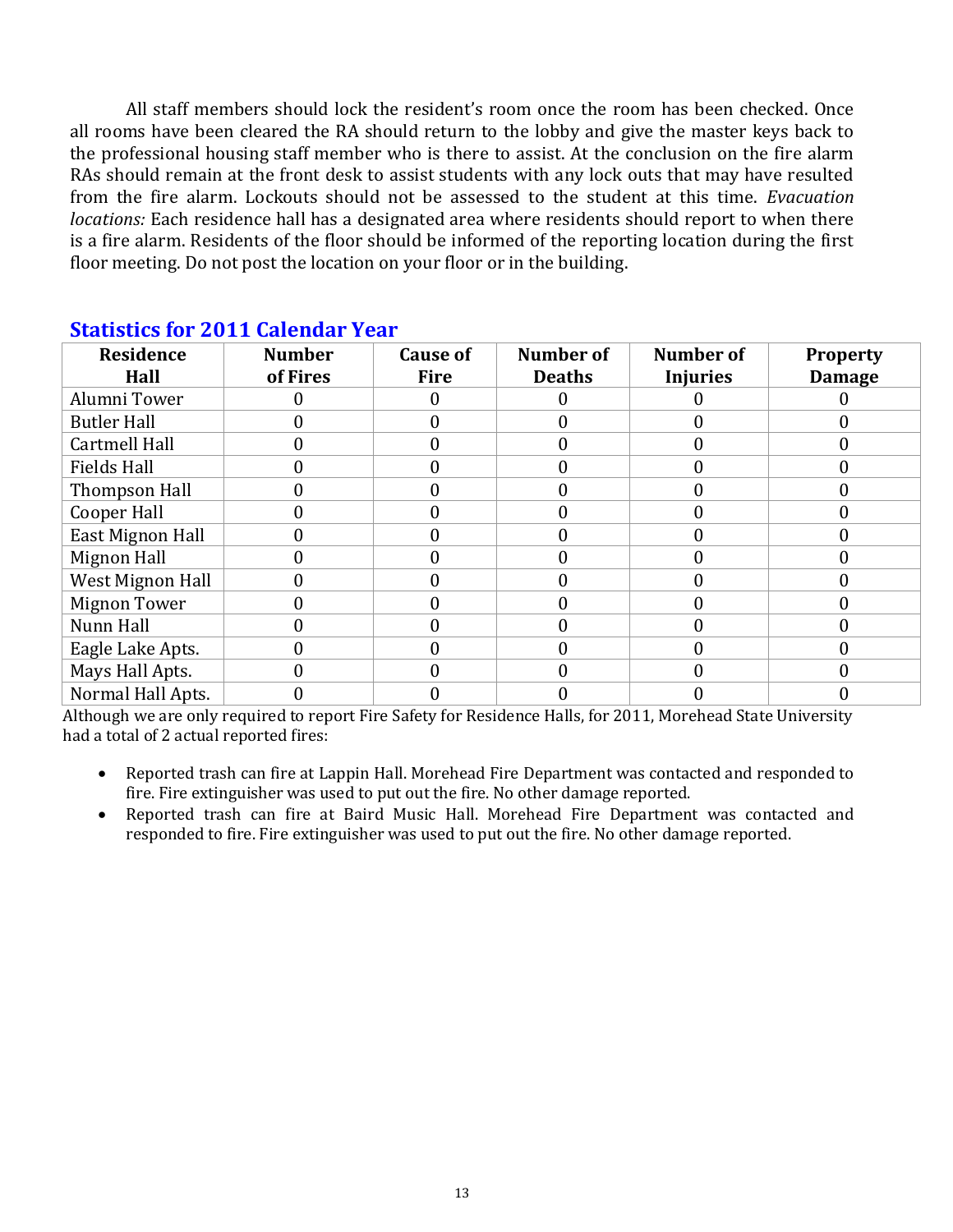| <b>Residence</b><br>Hall | <b>Number</b><br>of Fires | <b>Cause of</b><br><b>Fire</b> | <b>Number of</b><br><b>Deaths</b> | Number of<br><b>Injuries</b> | <b>Property</b><br><b>Damage</b> |
|--------------------------|---------------------------|--------------------------------|-----------------------------------|------------------------------|----------------------------------|
| Alumni Tower             |                           |                                |                                   |                              |                                  |
| <b>Butler Hall</b>       |                           |                                |                                   |                              |                                  |
| Cartmell Hall            | 0                         | 0                              |                                   |                              |                                  |
| <b>Fields Hall</b>       | 0                         |                                |                                   |                              |                                  |
| Thompson Hall            |                           |                                |                                   |                              |                                  |
| Cooper Hall              | 0                         | 0                              |                                   |                              | 0                                |
| East Mignon Hall         | 0                         |                                |                                   |                              |                                  |
| Mignon Hall              |                           |                                |                                   |                              |                                  |
| West Mignon Hall         | 0                         |                                |                                   |                              | 0                                |
| Mignon Tower             | 0                         |                                |                                   |                              |                                  |
| Nunn Hall                |                           |                                |                                   |                              |                                  |
| Eagle Lake Apts.         | 0                         |                                |                                   |                              |                                  |
| Mays Hall Apts.          | O                         |                                |                                   |                              |                                  |
| Normal Hall Apts.        |                           |                                |                                   |                              |                                  |

## **Statistics for 2010 Calendar Year**

Although we are only required to report Fire Safety for Residence Halls only, for 2010, Morehead State University had a total of 3 actual reported fires:

- Reported bush fire in front of Breckinridge Hall. Fire extinguisher was used to put out fire. No other damage reported.
- Bale of hay reported on fire at the MSU Farm Greenhouse. Fire extinguisher was used to put out the fire. No other damage reported.
- Reported trash can fire at the Center for Health, Education and Research (CHER) Building. Fire extinguisher was used to put out the fire. No other damage reported.

| <u>biatistics for good calchaar fear</u> |                |             |                  |                 |                 |  |  |  |  |  |
|------------------------------------------|----------------|-------------|------------------|-----------------|-----------------|--|--|--|--|--|
| <b>Residence</b>                         | <b>Number</b>  | Cause of    | <b>Number of</b> | Number of       | <b>Property</b> |  |  |  |  |  |
| Hall                                     | of Fires       | <b>Fire</b> | <b>Deaths</b>    | <b>Injuries</b> | <b>Damage</b>   |  |  |  |  |  |
| Alumni Tower                             |                |             |                  |                 | \$0             |  |  |  |  |  |
| <b>Butler Hall</b>                       | 0              | 0           |                  |                 | \$0             |  |  |  |  |  |
| Cartmell Hall                            | 0              | 0           |                  |                 | \$0             |  |  |  |  |  |
| <b>Fields Hall</b>                       | 0              | 0           |                  |                 | \$0             |  |  |  |  |  |
| Thompson Hall                            | 0              | 0           |                  |                 | \$0             |  |  |  |  |  |
| Cooper Hall                              | 0              | 0           |                  |                 | \$0             |  |  |  |  |  |
| East Mignon Hall                         |                | 0           |                  |                 | \$0             |  |  |  |  |  |
| Mignon Hall                              | 0              |             |                  |                 | \$0             |  |  |  |  |  |
| West Mignon Hall                         | $\overline{0}$ | 0           |                  |                 | \$0             |  |  |  |  |  |
| Mignon Tower                             | 0              | O           |                  |                 | \$0             |  |  |  |  |  |
| Nunn Hall                                | 0              | 0           |                  |                 | \$0             |  |  |  |  |  |
| Eagle Lake Apts.                         | 0              | 0           |                  |                 | \$0             |  |  |  |  |  |
| Mays Hall Apts.                          | 0              | 0           |                  |                 | \$0             |  |  |  |  |  |
| Normal Hall Apts.                        |                |             |                  |                 | \$0             |  |  |  |  |  |

## **Statistics for 2009 Calendar Year**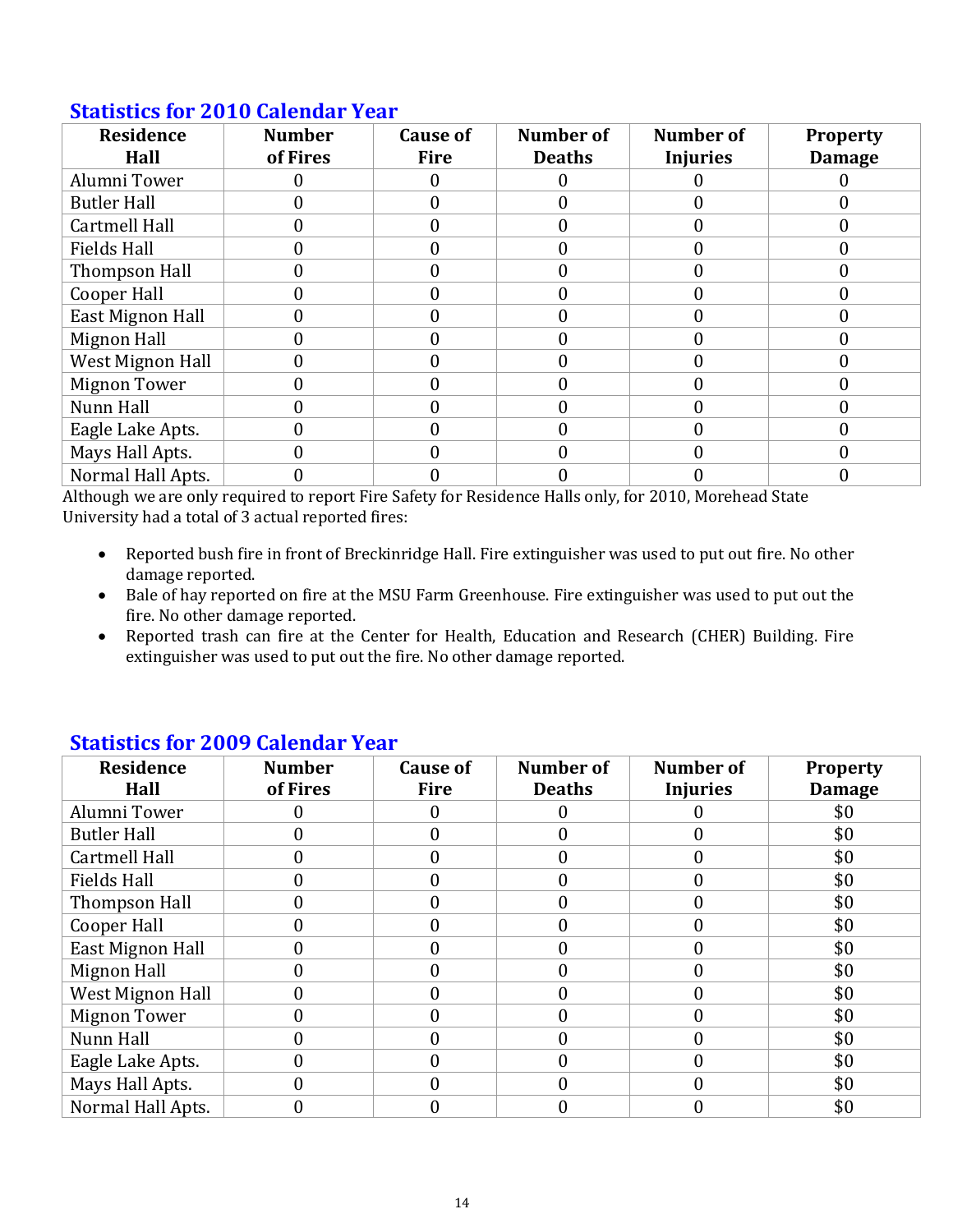## **Evacuation Plans for Academic Buildings**

Visit the following website for a complete listing of academic building evacuation plans: <http://www2.moreheadstate.edu/emergency/index.aspx?id=19274>

## **MSU Fire Control Systems - Housing Units**

| <b>Buildings</b>       |                |                                        | <b>Fire Panels</b>            |                         |                               |                  |      | <b>Alarms</b>    |                        |       |                           |         | <b>Batteries</b> |                                                 |
|------------------------|----------------|----------------------------------------|-------------------------------|-------------------------|-------------------------------|------------------|------|------------------|------------------------|-------|---------------------------|---------|------------------|-------------------------------------------------|
| <b>Name</b>            | <b>Floors</b>  | Panel<br>Location                      | Make/<br><b>Model</b>         | Installed               | Annuniciator<br>Location      | Sprinkler System | Pump | Stations<br>Pull | <b>Alarms</b><br>Smoke | Horns | Voice<br>$P_{\mathbf{A}}$ | Strobes | Heat             | Amp/Hour                                        |
| Alumni<br>Tower        | 11             | Front<br>Desk<br>Office                | Simple<br>x 4100              | 199<br>9                |                               | Yes              | Yes  | 30               | 150                    | 82    | Yes                       | 82      | 10               |                                                 |
| <b>Butler</b><br>Hall  | $\overline{4}$ | 1st Floor<br>Lobby<br>West             | Notifier<br>$-640$            | 200<br>3                |                               | Yes              |      | 14               |                        | 8     | Yes                       |         | 12               | $2 -$<br>12V/33<br>$1 -$<br>12V/7.5             |
| Cartmell<br>Hall       | 18             | Lobby<br>Near<br>Elevators             | Simple<br>x 4100              | 199<br>9                |                               | Yes              | Yes  | 37               | 19                     | 36    | Yes                       |         | 35               | 20'                                             |
| Cooper<br>Hall         | 5              | Mechanic<br>al Room                    | Siemens<br><b>MXLV</b>        | 200<br>$\boldsymbol{0}$ | 1st Floor<br>Main<br>Entrance | Yes              |      | 12               |                        | 11    |                           | 11      | 15               | $2 -$<br>12V/18<br>$1 -$<br>12V/7.5             |
| Eagle<br>Lake<br>Apts. | 3              | Main<br>Entrance<br>Foyer              | Notifier<br><b>AFP</b><br>200 | 200<br>2                |                               | Yes              |      |                  |                        |       |                           |         |                  | $4-$<br>12V/12<br>$2 -$<br>12V/7.5              |
| East<br>Mignon         | 6              | 1st Floor<br>Lobby by<br>Elevators     | Siemens<br><b>MXLV</b>        | 200<br>$\mathbf{1}$     |                               | Yes              |      | 13               | 6                      |       |                           |         | 7                | $2 -$<br>$12V/18*$                              |
| Fields<br>Hall         | $\overline{4}$ | Phone<br>Mechanic<br>al Room           | Simple<br>x 4002              |                         | Main<br>Entrance              | Yes              |      | 11               | 53                     | 15    |                           | 15      |                  | 2x20'                                           |
| Mays<br>Hall           | 3              | 1st Floor<br>Custodial<br>Room<br>West | Simple<br>x 4020              |                         | 1st Floor<br>by<br>Elevators  | ${\it Yes}$      |      | 11               | 6                      | 17    |                           | 17      | $\overline{c}$   | $2 -$<br>12V/12<br>$1 -$<br>12V/7.5             |
| Mignon<br>Hall         | 6              | Mechanic<br>al Room                    | Siemens<br><b>MXLV</b>        | 200<br>$\boldsymbol{0}$ | 1st<br>Floor<br>Lobby         | Yes              | Yes  | 18               | 65                     | 13    |                           | 13      | 12               | $2-$<br>12V/55<br>$3-$<br>12V/7.5               |
| Mignon<br>Tower        | 16             | 2nd Floor<br>Main<br>Entrance          | Siemens<br><b>MXLV</b>        | 200<br>$\boldsymbol{0}$ | 1st Floor<br>West<br>Entrance | Yes              | Yes  | 28               | 16                     |       | Yes                       |         |                  | $8-$<br>$12V/18*$<br>$\ast$<br>$1 -$<br>12V/7.5 |
| Normal<br>Hall         | $\overline{4}$ | Mail<br>Room<br>Ground<br>Floor        | Notifier<br>$-640$            | 200<br>3                |                               | Yes              |      | 9                | $\boldsymbol{6}$       | 72    | Yes                       | 5       | 29               | $2 -$<br>12V/12<br>$1 -$<br>12V/7.5             |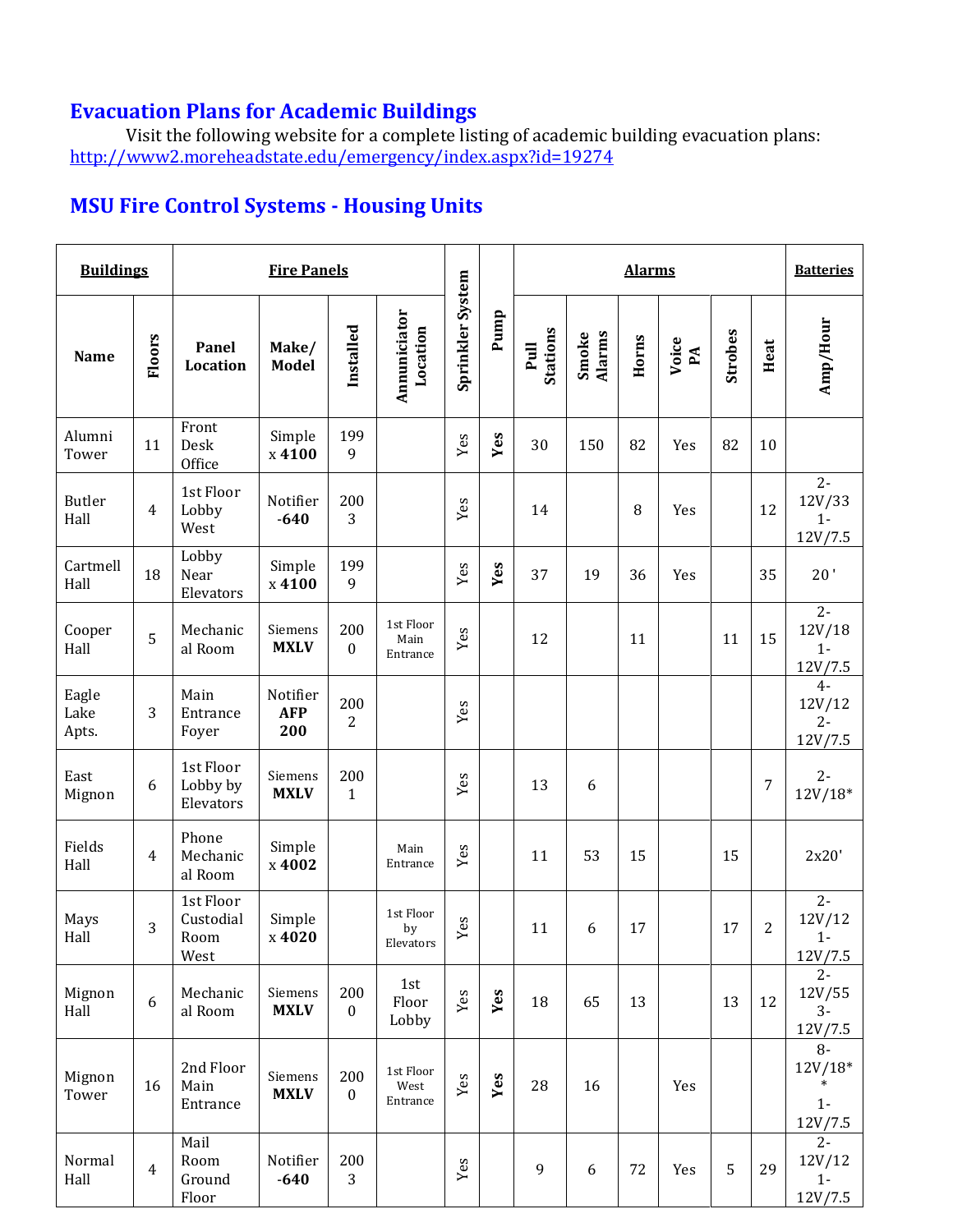| Nunn<br>Hall       | 10             | Ground<br>Floor by<br>Elevators | Notifier<br>$-640$     |          | Yes | 56 | 69 | 30<br>9        | Yes | 11<br>$\boldsymbol{0}$ |    | $2 - 26'$<br>9-<br>12V/7.5 |
|--------------------|----------------|---------------------------------|------------------------|----------|-----|----|----|----------------|-----|------------------------|----|----------------------------|
| Thompson<br>Hall   | $\overline{4}$ | Mechanic<br>al Room             | Simple<br>x 4002       |          | Yes | 10 | 5  | 11             |     | 11                     |    | 2x20'                      |
| Waterfield<br>Hall | 5              | 1st Floor<br>Lobby<br>Area      | Notifier<br>$-640$     | 200<br>3 | Yes | 14 | 58 | 30<br>$\theta$ | Yes | 52                     | 22 | $1 -$<br>12V/7.5           |
| West<br>Mignon     | 5              | Main<br>Entrance<br>Lobby       | Siemens<br><b>MXLV</b> | 200<br>1 | Yes | 9  | 5  | 9              |     | 9                      | 9  | $2 -$<br>12V/33            |

## **Missing Person Policy & Procedures**

The following procedures will be implemented prior to and when a student living on campus is determined to be missing in accordance with the Higher Education Opportunity Act of 2008:

#### **Student Notification**

On an annual basis, all students living in campus housing facilities will be informed of their right to identify a person as a confidential contact in the event the student is reported as a missing person. In addition, off-campus students may use established methods to identify a person as a confidential contact in the event the student is reported as a missing person. The Assistant Vice President/Dean of Students or designee will notify the confidential contact no later than 24 hours after the time a student has been classified as missing by the Morehead State University Police Department.

If a student does not identify a confidential contact, designated University personnel may contact parents/guardians as deemed necessary and/or appropriate if the students is classified as missing by the Morehead State University Police Department.

#### **Registration**

Students who wish to submit information related to a confidential contact may do so by following the directions outlined via the student portal and distributed by housing staff members.

#### **Definition of a Missing Person**

A student will be defined as "missing" when a report has been made with the Morehead State University Police Department, they have investigated the circumstances and validity of the allegation, and they determine a student should be classified as a missing person.

#### **Contact Notification**

If a student has been classified as a missing person by the Morehead State University Police Department, the Assistant Vice President/Dean of Students or designee will communicate with the confidential contact within a 24 hour period.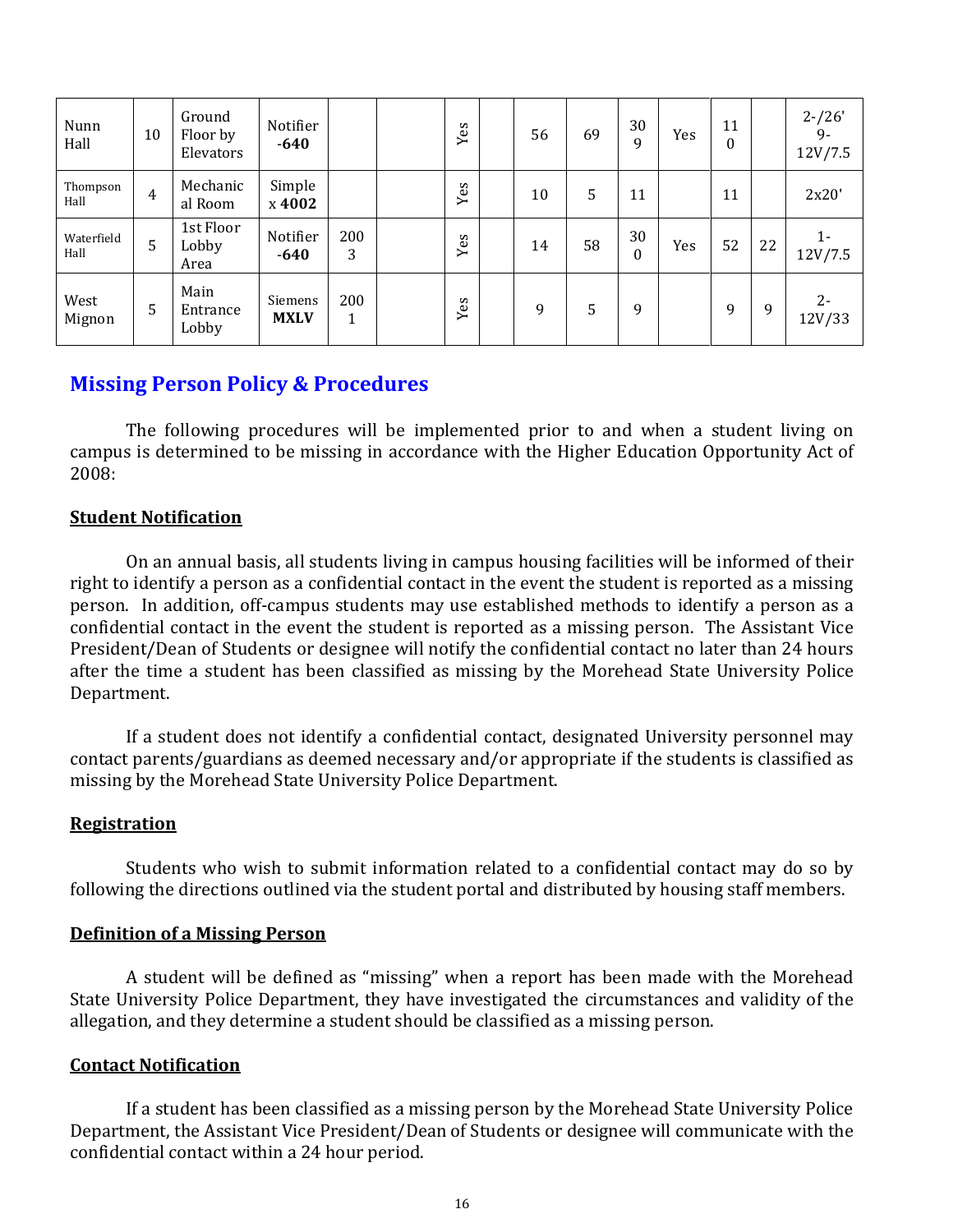For non-emancipated students under the age of 18, the Assistant Vice President/Dean of Students or designee will notify a custodial parent or guardian (as listed in official University records) no later than 24 hours after the time a student has been classified as missing by the Morehead State University Police Department.

The classification of a student as missing may activate the Emergency Operations Plan and result in the notification of other personnel as designated by established University protocol.

#### **Information Accuracy**

Once a student submits the name of a contact, he/she is responsible providing information updates as appropriate or necessary via e-mail at [missingperson@moreheadstate.edu](mailto:missingperson@moreheadstate.edu)

#### **Procedures**

- Any allegations that a student is missing must be immediately report to the Morehead State University Police Department (606-783-2035).
- The Morehead State University Police Department will conduct an investigation to determine the credibility of the allegations and if the student should be classified as a missing person.
- If a student is classified as a missing person, the Morehead State University Police Department will contact the Assistant Vice President/Dean of Students.
- Within a 24 hour time period, the Assistant Vice President/Dean of Students or designee will attempt to communicate with the confidential contact or parent/guardian via telephone. If the Assistant Vice President/Dean of Students or designee is unsuccessful in communicating via telephone, an e-mail message will be sent to the confidential contact or parent/guardian. If an e-mail is sent, the Assistant Vice President/Dean of Students or designee will continue to call the confidential contact or parent/guardian until successful.
- Questions related to this policy should be directed to the Assistant Vice President/Dean of Students via e-mail [\(missingperson@moreheadstate.edu\)](mailto:missingperson@moreheadstate.edu) or telephone (783-2014).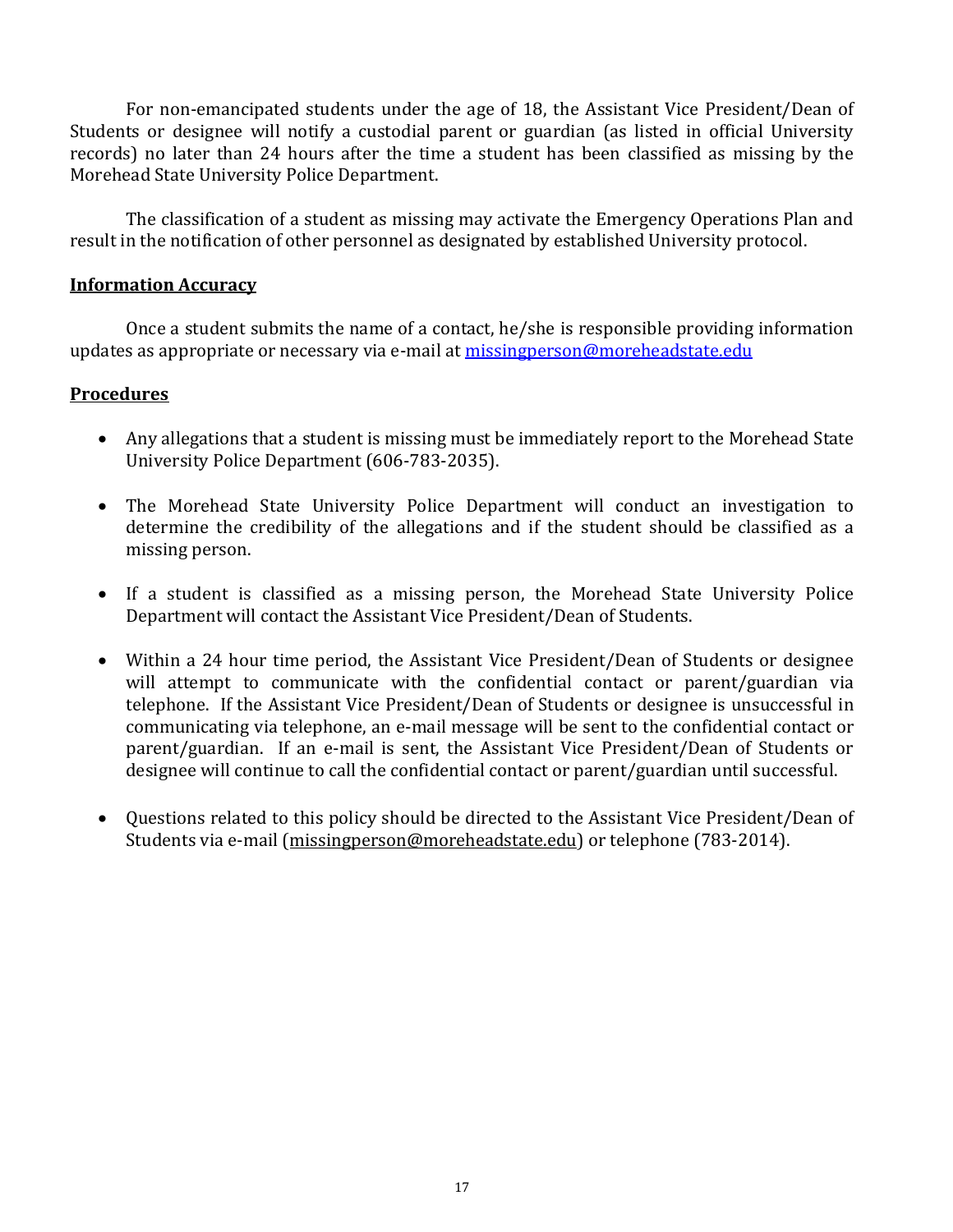## **The following definitions are used for reporting crimes:**

As per the National Incident-Based Reporting System Edition of the Uniform Crime Reporting Program:

**A.** *Sex Offenses* **– Forcible -** Any sexual act directed against another person, forcible and/or against the person's will; or not forcible or against the person's will where the victim is incapable of giving consent.

**1. Forcible Rape -** The carnal knowledge of a person, forcible and/or against the person's will; or not forcible or against the person's will where the victim is incapable of giving consent because of his/her temporary or permanent mental or physical incapacity (or because of his/her youth).

**2. Forcible Sodomy -** Oral or anal sexual intercourse with another person, forcible and/or against that person's will; or not forcible against the person's will where the victim is incapable of giving consent because of his/her youth or because of his/her temporary or permanent mental or physical incapacity.

**3. Sexual Assault with an Object -** The use of an object or instrument to unlawfully penetrate, however slightly, the genital or anal opening of the body of another person, forcibly and/or against that person's will; or, not forcible or against the person's will where the victim is incapable of giving consent because of his/her youth or because of his/her temporary or permanent mental or physical incapacity.

**4. Forcible Fondling -** The touching of the private body parts of another person for the purpose of sexual gratification, forcible and/or against that person's will; or, not forcible or against the person's will where the victim is incapable of giving consent because of his/her youth or because of his/her temporary or permanent mental or physical incapacity.

**B.** *Sex Offenses* **– Non-Forcible -** Unlawful, non-forcible sexual intercourse.

**1. Incest -**Non-forcible sexual intercourse between persons who are related to each other within the degrees wherein marriage is prohibited by law.

**2. Statutory Rape -** Non-forcible sexual intercourse with a person who is under the statutory age of consent.

## **II. Crime Definitions - As per the Uniform Crime Reporting Handbook**

**A. Arson -** Any willful or malicious burning or attempt to burn, with or without intent to defraud, a dwelling house, public building, motor vehicle, or aircraft, personal property of another, etc.

**B. Aggravated Assault -** An unlawful attack by one person upon another for the purpose of inflicting severe or aggravated bodily injury. This type of assault usually is accompanied by the use of a weapon or by means likely to produce death or great bodily harm. It is not necessary that injury result from an aggravated assault when a gun, knife, or other weapon is used which could and probably would result in a serious personal injury if the crime were successfully completed.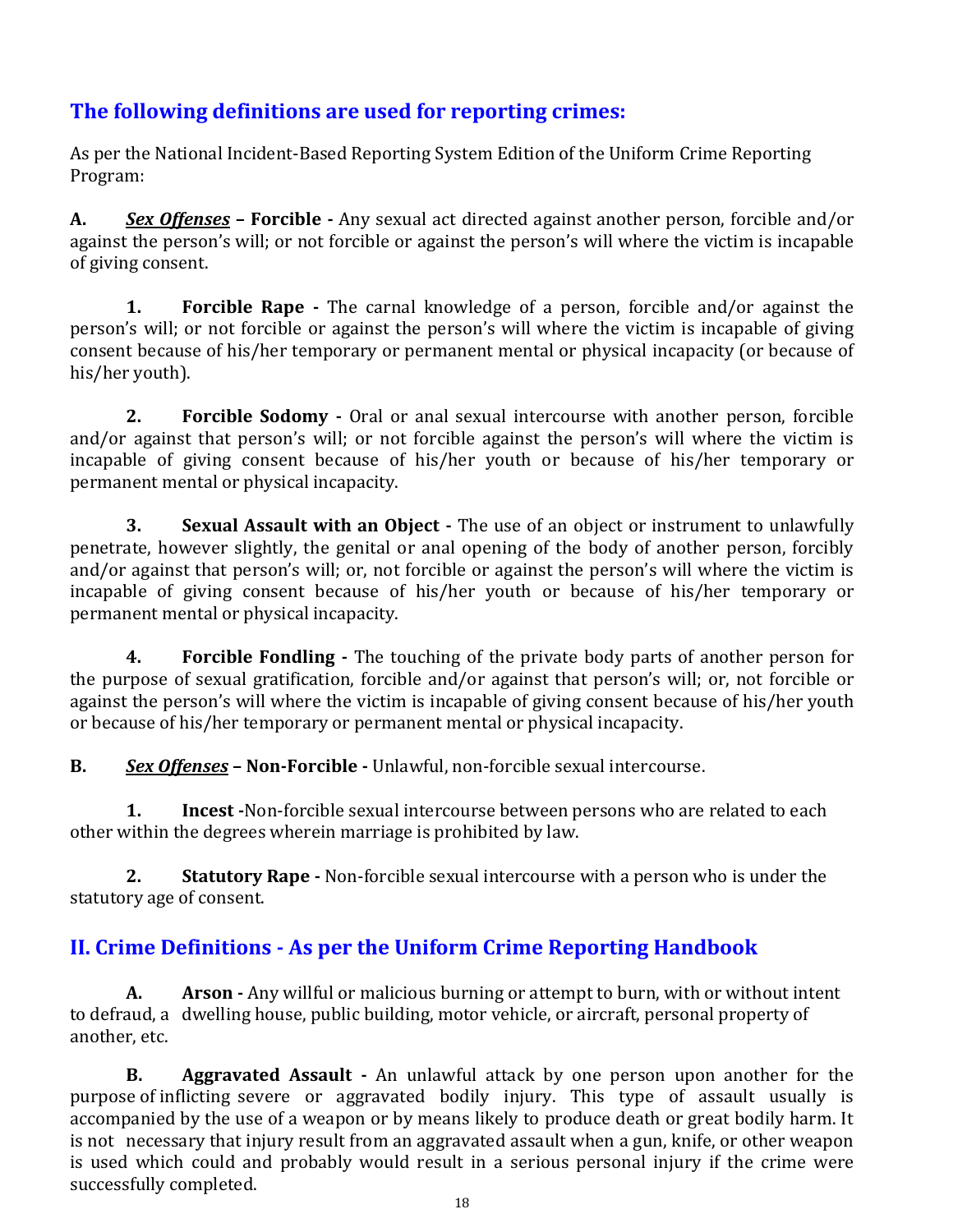**C. Burglary -** The unlawful entry of a structure to commit a felony or theft. For reporting purposes this definition includes: unlawful entry with the intent to commit a larceny or felony; breaking and entering with the intent to commit a larceny; housebreaking; safecracking; and all attempts to commit any of the aforementioned.

**D. Manslaughter By Negligence -** The killing of another person through gross negligence.

**E. Murder and Non-negligent Manslaughter -** The willful (non-negligent) killing of one human being by another.

**F. Motor Vehicle Theft -** The theft or attempted theft of a motor vehicle. (Classify as motor vehicle theft all cases where automobiles are taken by persons not having lawful access even though the vehicles are later abandoned, including joyriding.)

**G. Robbery -** The taking or attempting to take anything of value from the care, custody, or control of a person or persons by force or threat of force or violence and/or by putting the victim in fear.

**H. Drug Abuse Violations -** Violations of State and local laws relating to the unlawful possession, sale, use, growing, manufacturing, and making of narcotic drugs. The relevant substances include: opium or cocaine and their derivatives (morphine, heroin, codeine); marijuana; synthetic narcotics (Demerol, methadone); and dangerous non-narcotic drugs (barbiturates, Benzedrine).

**I. Liquor Law Violations -** The violations of laws or ordinances prohibiting: the manufacture, sale, transporting, furnishing, possession of intoxicating liquor, maintaining unlawful drinking places; bootlegging; operating a still; furnishing liquor to a minor or intemperate person; using a vehicle for illegal transportation of liquor, drinking on a train or public conveyance; and all attempts to commit any of the aforementioned. (Drunkenness and driving while under the influence are not included in this definition.)

**J. Weapon Law Violations -** The violation of laws or ordinances dealing with weapon offenses, regulatory in nature such as: manufacture, sale, or possession of deadly weapons; carrying deadly weapons, concealed or openly; furnishing deadly weapons to minors; aliens possessing deadly weapons; and all attempts to commit any of the aforementioned.

## **III. Geographic Locations**

**A. On-Campus -** Defined as (1) Any building or property owned or controlled by an institution within the same reasonably contiguous geographic area and used by the institution in direct support of, or in a manner related to, the institution's educational purposes, including residence halls; and (2) Anybuilding or property that is within or reasonably contiguous to the area identified in paragraph (1) of this definition, that is owned by the institution but controlled by another person, is frequently used by students and supports institutional purposes (such as a food or retail vendor). Dormitories or other residential facilities for students on campus is a subset of the On-Campus category.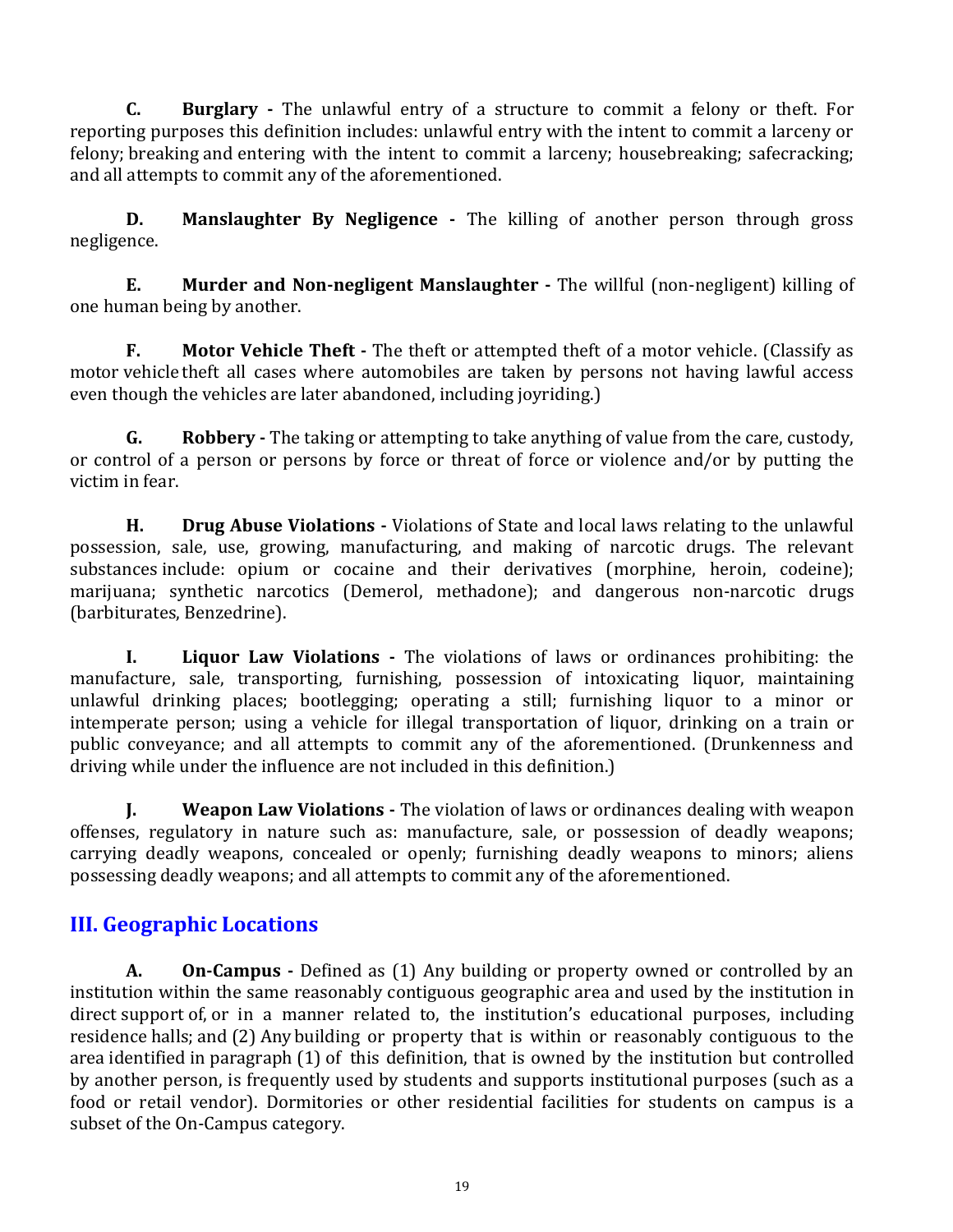**B. Non-Campus Building or Property -** Defined as (1) Any building or property owned or controlled by a student organization that is officially recognized by the institution; or (2) Any building or property owned or controlled by an institution that is used in direct support of, or in relation to, the institution's educational purposes, is frequently used by students, and is not within the same reasonably contiguous geographic area of the institution.

**C. Public Property -** Defined as all public property, including thoroughfares, streets, sidewalks, and parking facilities, that is within the campus or immediately adjacent to and accessible from the campus.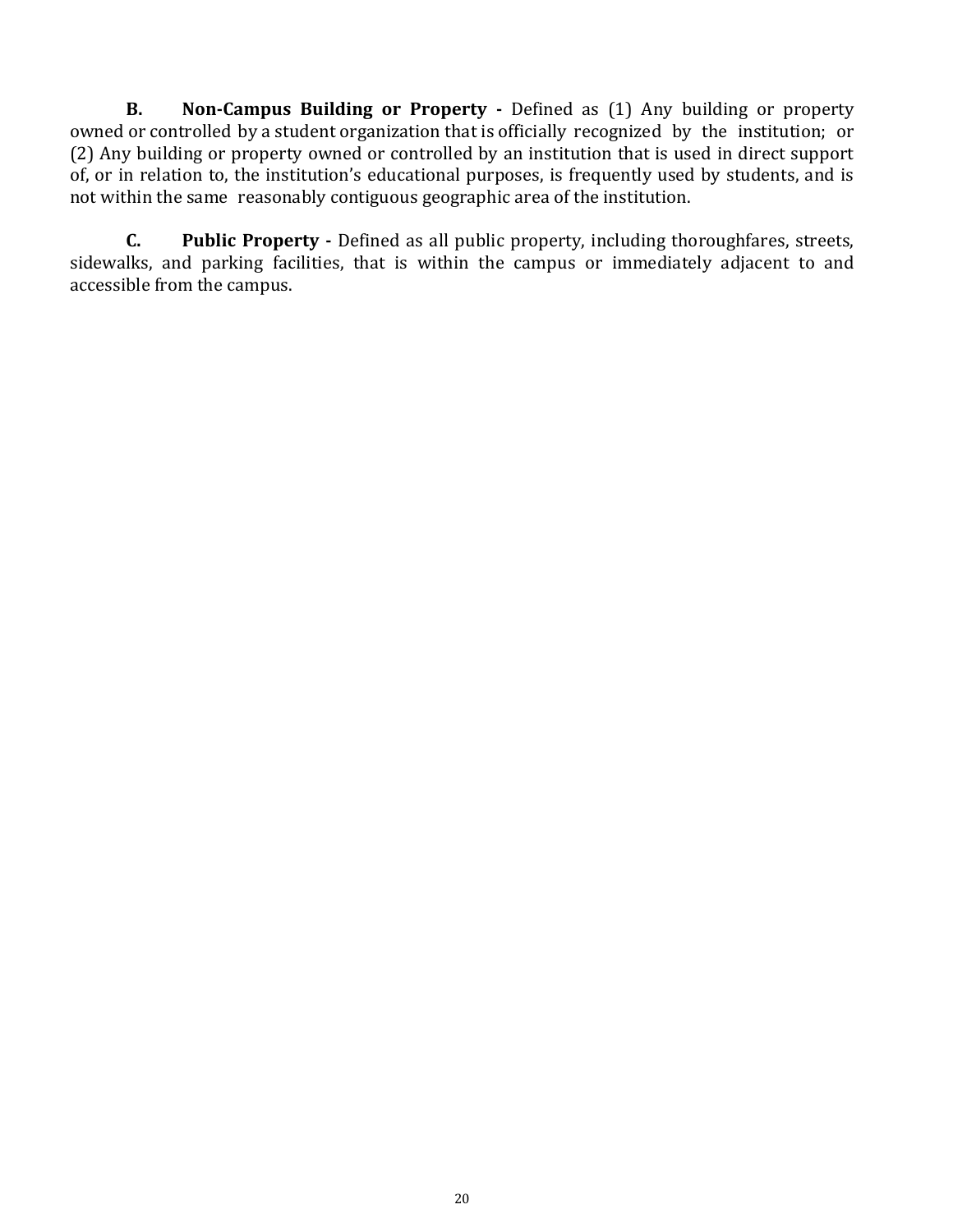## *Morehead State University –Main Campus*

*Annual Jeanne Clery & Fire Safety Report* 

| <b>CRIMES</b>                      |                | <b>On-Campus</b><br><b>Property</b> |                |                | <b>Non-Campus</b><br><b>Property</b> |                |                  | <b>Public Property</b> |                  |                | <b>Residential</b><br><b>Property</b><br>*This category is a subset to the<br><b>On-Campus Property</b> |                  |
|------------------------------------|----------------|-------------------------------------|----------------|----------------|--------------------------------------|----------------|------------------|------------------------|------------------|----------------|---------------------------------------------------------------------------------------------------------|------------------|
|                                    | 2011           | 2010                                | 2009           | 2011           | 2010                                 | 2009           | 2011             | 2010                   | 2009             | 2011           | 2010                                                                                                    | 2009             |
| Murder/Non-Negligent Homicide      | $\overline{0}$ | $\overline{0}$                      | $\overline{0}$ | $\mathbf{0}$   | $\mathbf{0}$                         | $\overline{0}$ | $\mathbf{0}$     | $\Omega$               | $\mathbf{0}$     | $\mathbf{0}$   | $\Omega$                                                                                                | $\Omega$         |
| <b>Negligent Homicide</b>          | $\overline{0}$ | $\overline{0}$                      | $\overline{0}$ | $\mathbf{0}$   | $\mathbf{0}$                         | $\overline{0}$ | $\Omega$         | $\Omega$               | $\mathbf{0}$     | $\mathbf{0}$   | $\Omega$                                                                                                | $\mathbf{0}$     |
| Robbery                            | $\overline{0}$ | $\overline{0}$                      | $\overline{0}$ | $\mathbf{0}$   | $\overline{0}$                       | $\overline{0}$ | $\theta$         | $\theta$               | $\theta$         | $\Omega$       | $\theta$                                                                                                | $\Omega$         |
| <b>Aggravated Assault</b>          | $\overline{3}$ | $6\overline{6}$                     | 11             | $\mathbf{0}$   | $\mathbf{0}$                         | $\overline{0}$ | $\theta$         | $\mathbf{1}$           | $\overline{2}$   | $\mathbf{1}$   | $\overline{4}$                                                                                          | 10               |
| Motor Vehicle Theft                | $\overline{0}$ | $\overline{0}$                      | $\overline{0}$ | $\mathbf{0}$   | $\mathbf{0}$                         | $\overline{0}$ | $\mathbf{0}$     | $\mathbf{0}$           | $\mathbf{0}$     | $\mathbf{0}$   | $\mathbf{0}$                                                                                            | $\mathbf{0}$     |
| Arson                              | $\overline{4}$ | $\overline{0}$                      | $\overline{1}$ | $\overline{0}$ | $\overline{0}$                       | $\overline{0}$ | $\theta$         | $\mathbf{0}$           | $\theta$         | 3              | $\theta$                                                                                                | $\mathbf{1}$     |
|                                    |                |                                     |                |                |                                      |                |                  |                        |                  |                |                                                                                                         |                  |
| <b>BURGLARY CRIMES</b>             | 2011           | 2010                                | 2009           | 2011           | 2010                                 | 2009           | 2011             | 2010                   | 2009             | 2011           | 2010                                                                                                    | 2009             |
| Forcible Burglary                  | $\overline{7}$ | $\overline{7}$                      | $\overline{5}$ | $\mathbf{0}$   | $\mathbf{0}$                         | $\overline{0}$ | $\mathbf{0}$     | $\mathbf{0}$           | $\mathbf{0}$     | 5              | 6                                                                                                       | 5                |
| Non-Forcible Burglary              | $\overline{2}$ | $\overline{8}$                      | 10             | $\mathbf{0}$   | $\mathbf{0}$                         | $\overline{0}$ | $\mathbf{0}$     | $\overline{0}$         | $\mathbf{0}$     | $\overline{2}$ | $\overline{7}$                                                                                          | 9                |
| <b>Attempted Burglary</b>          | $\overline{0}$ | $\overline{0}$                      | $\overline{0}$ | $\mathbf{0}$   | $\Omega$                             | $\overline{0}$ | $\mathbf{0}$     | $\Omega$               | $\mathbf{0}$     | $\mathbf{0}$   | $\theta$                                                                                                | $\mathbf{0}$     |
|                                    |                |                                     |                |                |                                      |                |                  |                        |                  |                |                                                                                                         |                  |
| <b>SEX OFFENSES - FORCIBLE</b>     | 2011           | 2010                                | 2009           | 2011           | 2010                                 | 2009           | 2011             | 2010                   | 2009             | 2011           | 2010                                                                                                    | 2009             |
| <b>Forcible Rape</b>               | $\overline{2}$ | $\overline{0}$                      | $\overline{2}$ | $\overline{0}$ | $\overline{0}$                       | $\overline{0}$ | $\mathbf{1}$     | $\mathbf{0}$           | $\mathbf{1}$     | $\mathbf{1}$   | $\mathbf{0}$                                                                                            | 2                |
| Forcible Sodomy                    | $\overline{0}$ | $\overline{0}$                      | $\overline{1}$ | $\mathbf{0}$   | $\mathbf{0}$                         | $\overline{0}$ | $\mathbf{0}$     | $\mathbf{0}$           | $\mathbf{0}$     | $\mathbf{0}$   | $\mathbf{0}$                                                                                            | $\mathbf{1}$     |
| Sexual Assault with an Object      | $\overline{0}$ | $\overline{0}$                      | $\overline{0}$ | $\mathbf{0}$   | $\mathbf{0}$                         | $\overline{0}$ | $\boldsymbol{0}$ | $\theta$               | $\boldsymbol{0}$ | $\mathbf{0}$   | $\theta$                                                                                                | $\boldsymbol{0}$ |
| Forcible Fondling                  | $\overline{0}$ | $\overline{1}$                      | $\overline{0}$ | $\overline{0}$ | $\theta$                             | $\overline{0}$ | $\theta$         | $\Omega$               | $\theta$         | $\mathbf{0}$   | $\Omega$                                                                                                | $\Omega$         |
|                                    |                |                                     |                |                |                                      |                |                  |                        |                  |                |                                                                                                         |                  |
| <b>SEX OFFENSES - NON FORCIBLE</b> | 2011           | 2010                                | 2009           | 2011           | 2010                                 | 2009           | 2011             | 2010                   | 2009             | 2011           | 2010                                                                                                    | 2009             |
| <i>Incest</i>                      | $\overline{0}$ | $\overline{0}$                      | $\overline{0}$ | $\mathbf{0}$   | $\overline{0}$                       | $\overline{0}$ | $\mathbf{0}$     | $\overline{0}$         | $\Omega$         | $\mathbf{0}$   | $\Omega$                                                                                                | $\mathbf{0}$     |
| <b>Statutory Rape</b>              | $\overline{0}$ | $\overline{0}$                      | $\overline{0}$ | $\mathbf{0}$   | $\overline{0}$                       | $\overline{0}$ | $\theta$         | $\overline{0}$         | $\theta$         | $\mathbf{0}$   | $\Omega$                                                                                                | $\mathbf{0}$     |
|                                    |                |                                     |                |                |                                      |                |                  |                        |                  |                |                                                                                                         |                  |
| <b>LIQUOR LAW VIOLATIONS</b>       | 2011           | 2010                                | 2009           | 2011           | 2010                                 | 2009           | 2011             | 2010                   | 2009             | 2011           | 2010                                                                                                    | 2009             |
| <b>Arrests</b>                     | 34             | 32                                  | 29             | $\overline{0}$ | $\overline{0}$                       | $\mathbf{1}$   | 15               | $\overline{7}$         | 9                | 8              | 17                                                                                                      | 13               |
| <b>Disciplinary Referrals</b>      | $\overline{0}$ | $\overline{0}$                      | $\overline{0}$ | $\mathbf{0}$   | $\mathbf{0}$                         | $\overline{0}$ | $\theta$         | $\mathbf{0}$           | $\mathbf{0}$     | $\mathbf{0}$   | $\theta$                                                                                                | $\mathbf{0}$     |
|                                    |                |                                     |                |                |                                      |                |                  |                        |                  |                |                                                                                                         |                  |
| <b>DRUG VIOLATIONS</b>             | 2011           | 2010                                | 2009           | 2011           | 2010                                 | 2009           | 2011             | 2010                   | 2009             | 2011           | 2010                                                                                                    | 2009             |
| Arrests                            | 12             | 10                                  | $\overline{5}$ | $\overline{0}$ | $\mathbf{0}$                         | $\overline{0}$ | $\mathbf{1}$     | $\mathbf{1}$           | $\overline{4}$   | $\overline{7}$ | 3                                                                                                       | $\mathbf{1}$     |
| <b>Disciplinary Referrals</b>      | $\overline{0}$ | $\overline{0}$                      | $\overline{0}$ | $\mathbf{0}$   | $\mathbf{0}$                         | $\overline{0}$ | $\mathbf{0}$     | $\mathbf{0}$           | $\mathbf{0}$     | $\mathbf{0}$   | $\Omega$                                                                                                | $\mathbf{0}$     |
|                                    |                |                                     |                |                |                                      |                |                  |                        |                  |                |                                                                                                         |                  |
| <b>ILLEGAL WEAPONS VIOLATIONS</b>  | 2011           | 2010                                | 2009           | 2011           | 2010                                 | 2009           | 2011             | 2010                   | 2009             | 2011           | 2010                                                                                                    | 2009             |
| Arrests                            | $\overline{0}$ | $\overline{0}$                      | $\overline{0}$ | $\overline{0}$ | $\bf{0}$                             | $\overline{0}$ | $\mathbf{0}$     | $\mathbf{0}$           | $\boldsymbol{0}$ | $\mathbf{0}$   | $\mathbf{0}$                                                                                            | $\boldsymbol{0}$ |
| <b>Disciplinary Referrals</b>      | $\overline{0}$ | $\overline{0}$                      | $\overline{0}$ | $\theta$       | $\overline{0}$                       | $\overline{0}$ | $\theta$         | $\theta$               | $\Omega$         | $\Omega$       | $\theta$                                                                                                | $\Omega$         |